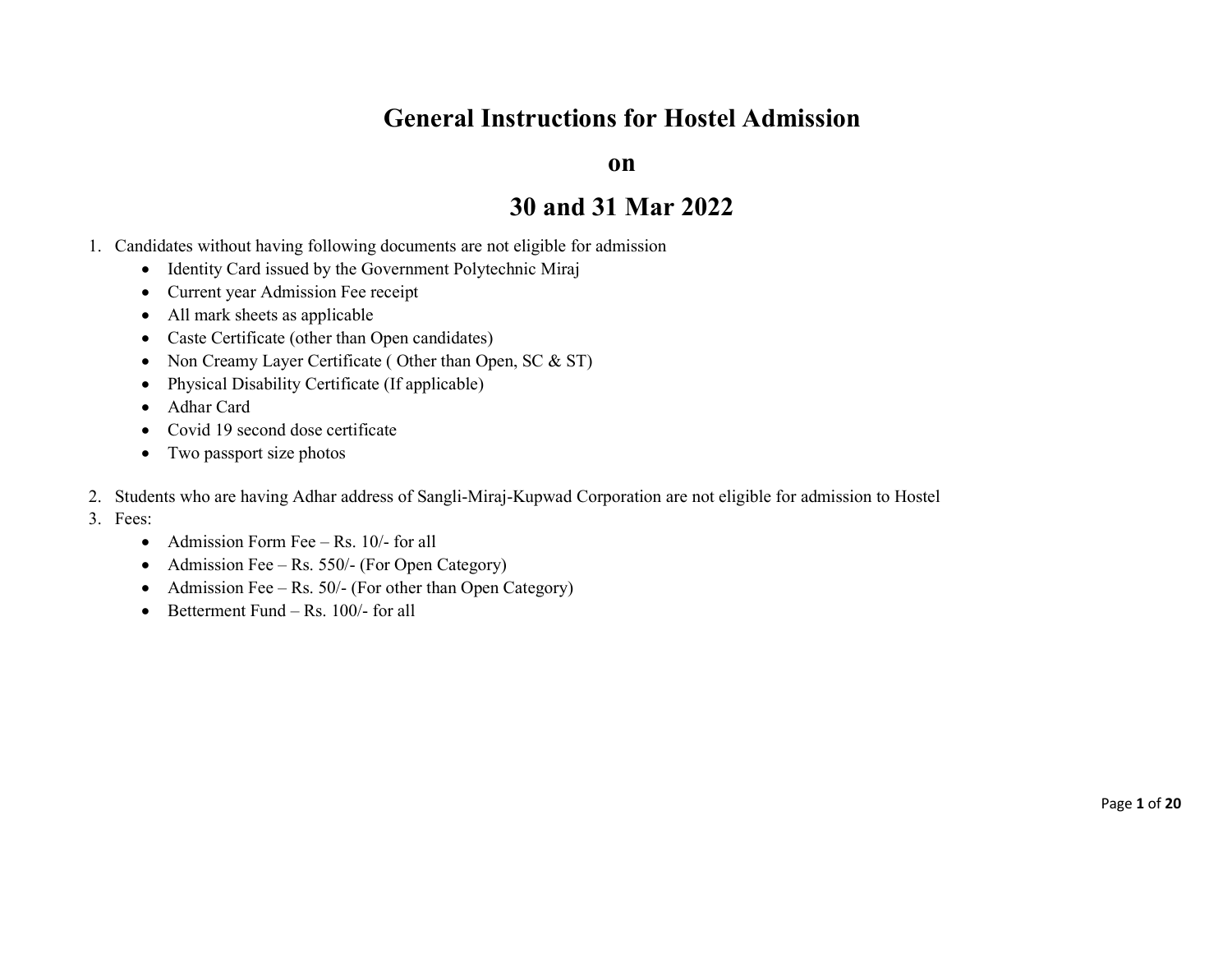| Boy's Hostel Allotment List - First Year |               |                       |                                |            |                             |                                               |                                                                                                                                                       |                            |  |  |  |  |
|------------------------------------------|---------------|-----------------------|--------------------------------|------------|-----------------------------|-----------------------------------------------|-------------------------------------------------------------------------------------------------------------------------------------------------------|----------------------------|--|--|--|--|
| <b>Merit</b><br><b>No</b>                | Surname       | <b>Student's Name</b> | <b>Father's</b><br><b>Name</b> | Category   | <b>Branch</b>               | <b>SSC</b><br><b>Marks</b><br><b>Obtained</b> | Remark                                                                                                                                                | Category<br><b>Alloted</b> |  |  |  |  |
| $\mathbf{1}$                             | Molak         | Samadhan              | Mahadeo                        | Open       | <b>Computer Engineering</b> | 478                                           | <b>Fully Vaccinatated</b><br>Certificates not<br>provided.                                                                                            | Open 1                     |  |  |  |  |
| $\overline{2}$                           | Patil         | Pranav                | Vikas                          | Open       | <b>Computer Engineering</b> | 473                                           |                                                                                                                                                       | Open 2                     |  |  |  |  |
| $\overline{3}$                           | Inamdar       | Yash                  | Uday                           | Open       | <b>Computer Engineering</b> | 469                                           |                                                                                                                                                       | Open 3                     |  |  |  |  |
| 4                                        | Dhage         | Sudarshan             | Subhana                        | Open       | <b>Computer Engineering</b> | 468                                           | 1) Fully Vaccinatated<br>Certificates not provided.<br>2) non-creamylayer<br>certificate not attached.<br><b>Hence converted from OBC</b><br>to OPEN. | Open 4                     |  |  |  |  |
| 5                                        | Kadam         | Pavan                 | Balaji                         | Open       | <b>Computer Engineering</b> | 465                                           |                                                                                                                                                       | Open 5                     |  |  |  |  |
| 6                                        | Maindarkar    | Ved                   | Prasad                         | Open       | <b>Computer Engineering</b> | 464                                           | non-creamylayer certificate<br>not attached. Hence<br>converted from OBC to<br>OPEN.                                                                  | Open 6                     |  |  |  |  |
| 7                                        | <b>PAWAR</b>  | <b>PRATHMESH</b>      | <b>SHASHIKANT</b>              | Open       | <b>Computer Engineering</b> | 461                                           |                                                                                                                                                       | Open 7                     |  |  |  |  |
| 8                                        | Patil         | Aditya                | Rajendra                       | Open       | <b>Computer Engineering</b> | 461                                           |                                                                                                                                                       | Open 8                     |  |  |  |  |
| 9                                        | Patil         | Harshvardhan          | Subhash                        | Open       | <b>Computer Engineering</b> | 461                                           |                                                                                                                                                       | Open 9                     |  |  |  |  |
| 10                                       | Patil         | Guruprasad            | Gangaram                       | Open       | <b>Computer Engineering</b> | 461                                           |                                                                                                                                                       | Open 10                    |  |  |  |  |
| 11                                       | Velapurkar    | Atharv                | Prasad                         | Open       | <b>Computer Engineering</b> | 458                                           |                                                                                                                                                       | Open 11                    |  |  |  |  |
| 12                                       | Devkar        | Deepak                | Dattajirao                     | Open       | <b>Computer Engineering</b> | 456                                           |                                                                                                                                                       | Open 12                    |  |  |  |  |
| 13                                       | Ghagare       | Sahil                 | Chandrakant                    | Open       | Polymer Technology          | 456                                           |                                                                                                                                                       | Open 13                    |  |  |  |  |
| 14                                       | Desai         | Rohit                 | Dilip                          | $NT-1$ (B) | Computer Engineering        | 451                                           |                                                                                                                                                       | Open 14                    |  |  |  |  |
| 15                                       | <b>SHELAR</b> | <b>AKSHAY</b>         | <b>DADASO</b>                  | <b>OBC</b> | <b>Computer Engineering</b> | 437                                           |                                                                                                                                                       | OBC <sub>1</sub>           |  |  |  |  |
| 16                                       | Mane          | Prathmesh             | Suresh                         | OBC        | <b>Computer Engineering</b> | 423                                           |                                                                                                                                                       | OBC <sub>2</sub>           |  |  |  |  |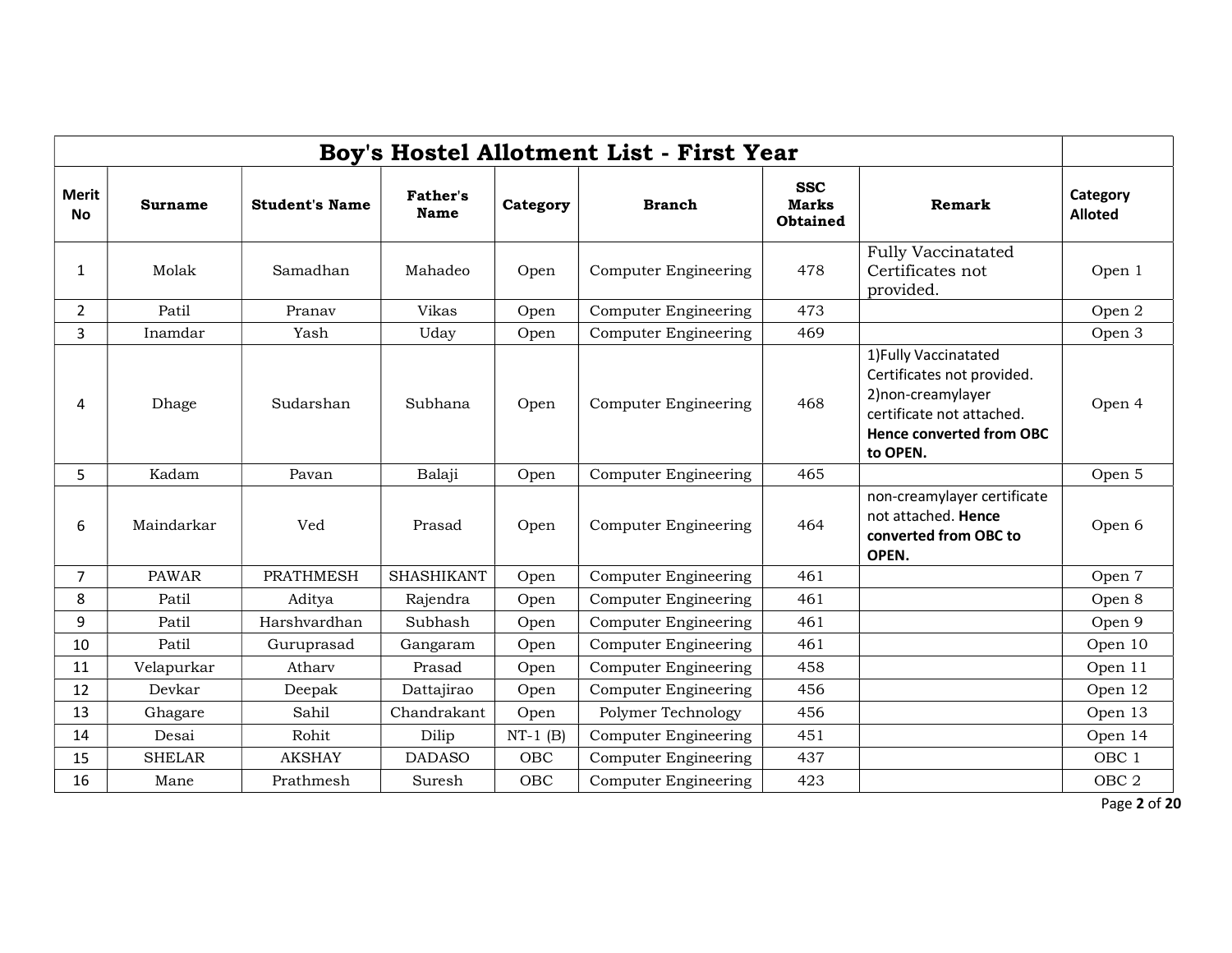| 17 | Baad         | Parimal      | Gorakh           | <b>OBC</b> | Civil Engineering             | 399 | OBC <sub>3</sub> |
|----|--------------|--------------|------------------|------------|-------------------------------|-----|------------------|
| 18 | Godase       | Vikas        | Namdev           | <b>OBC</b> | Civil Engineering             | 390 | OBC <sub>4</sub> |
| 19 | <b>SUTAR</b> | <b>ROHIT</b> | <b>NANDKUMAR</b> | OBC        | <b>Mechanical Engineering</b> | 364 | OBC <sub>5</sub> |
| 20 | Gaikwad      | Swaraj       | Rajesh           | <b>SC</b>  | Computer Engineering          | 441 | SC <sub>1</sub>  |
| 21 | Salunkhe     | Shravan      | Prakash          | <b>SC</b>  | <b>Medical Electronics</b>    | 380 | SC <sub>2</sub>  |
| 22 | Sale         | Shivraj      | Arun             | <b>SC</b>  | <b>Mechanical Engineering</b> | 351 | SC <sub>3</sub>  |
| 23 | Madane       | Sushant      | Bhimrao          | $NT-2(C)$  | Civil Engineering             | 378 | NT-2 (C) 1       |
| 24 | Jamadar      | Shahid       | Salim            | OBC        | <b>Mechanical Engineering</b> | 350 | NT 1 B 1         |
| 25 | Kumbhar      | Rohan        | Arun             | <b>OBC</b> | <b>Mechanical Engineering</b> | 336 | NT3D1            |
| 26 | Gejage       | Rahul        | Shivaji          | <b>SC</b>  | <b>Medical Electronics</b>    | 307 | ST <sub>1</sub>  |
| 27 | Lokhande     | <b>Dipak</b> | Ankush           | <b>SC</b>  | Polymer Technology            | 276 | ST <sub>2</sub>  |
| 28 | Waykule      | indrajeet    | Shrikirshana     | $NT-2(C)$  | Polymer Technology            | 266 | VJA1             |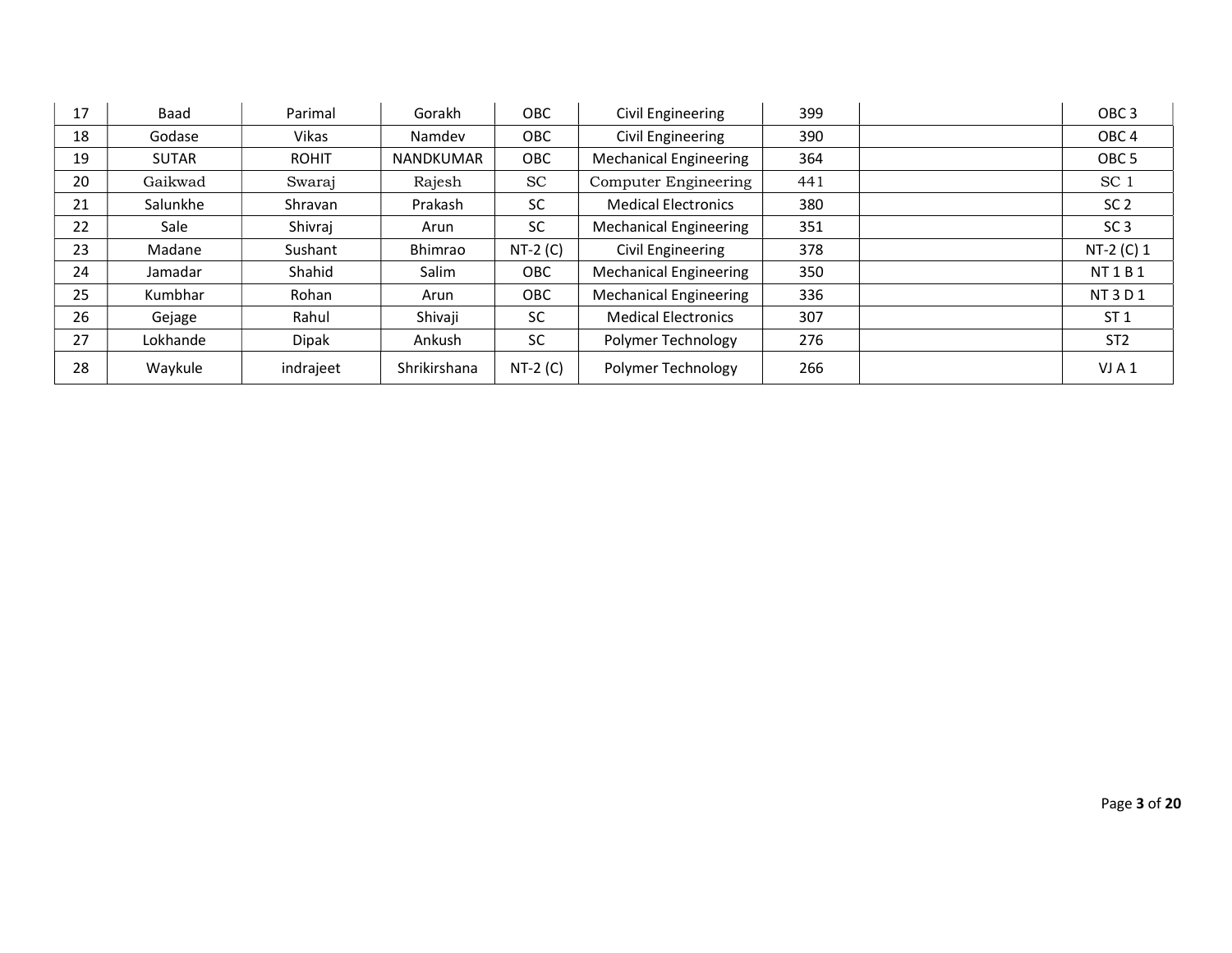|                           |                |                       |                  |            | Boy's Hostel Allotment List - Second Year |            |                                                                                                    |                            |
|---------------------------|----------------|-----------------------|------------------|------------|-------------------------------------------|------------|----------------------------------------------------------------------------------------------------|----------------------------|
| <b>Merit</b><br><b>No</b> | <b>Surname</b> | <b>Student's Name</b> | Father's<br>Name | Category   | <b>Branch</b>                             | Percentage | Remark                                                                                             | Category<br><b>Alloted</b> |
| $\mathbf{1}$              | Bhosale        | Dhananjay             | Manohar          | Open       | <b>Computer Engineering</b>               | 89.33      |                                                                                                    | Open 1                     |
| $\overline{2}$            | Mali           | Niranjan              | Narayan          | OBC        | <b>Computer Engineering</b>               | 86.07      |                                                                                                    | Open 2                     |
| 3                         | Mullani        | Tahir                 | Ilahi            | OBC        | <b>Medical Electronics</b>                | 83.67      |                                                                                                    | Open 3                     |
| 4                         | Patil          | Vinay                 | Anandrao         | Open       | Mechanical<br>Engineering                 | 83.24      |                                                                                                    | Open 4                     |
| 5                         | Sonawane       | Gaurang               | Vipul            | OBC        | <b>Computer Engineering</b>               | 82.07      |                                                                                                    | Open 5                     |
| 6                         | Mane           | Viraj                 | Vijay            | Open       | <b>Computer Engineering</b>               | 81.87      | Adhar Card Back Side<br>Not Uploaded                                                               | Open 6                     |
| $\overline{7}$            | Patil          | Rajvardhan            | Mohan            | Open       | Computer<br>Engineering                   | 81.60      | Adhar Card Back Side<br>Not Uploaded                                                               | Open 7                     |
| 8                         | Shinde         | Anurag                | Annappa          | <b>SC</b>  | Polymer Technology                        | 81.50      |                                                                                                    | Open 8                     |
| 9                         | Salunkhe       | Namdev                | Navanath         | Open       | <b>Computer Engineering</b>               | 81.40      |                                                                                                    | Open 9                     |
| 10                        | Shenavi        | Omkar                 | Raghunath        | Open       | Polymer Technology                        | 81.35      |                                                                                                    | Open 10                    |
| 11                        | <b>PATIL</b>   | <b>PRANAV</b>         | <b>RAMRAO</b>    | Open       | Mechanical<br>Engineering                 | 80.34      |                                                                                                    | Open 11                    |
| 12                        | Hipparkar      | Ganesh                | Sambhaji         | Open       | <b>Computer Engineering</b>               | 80.07      | non cremy layer not<br>attached, vaccination<br>not taken. Hence<br>converted from OBC<br>to OPEN. | Open 12                    |
| 13                        | Bandgar        | Ramesh                | Shripati         | $NT-2$ (C) | Civil Engineering                         | 79.50      |                                                                                                    | Open 13                    |
| 14                        | Pawar          | Jayesh                | Suresh           | Open       | Mechanical<br>Engineering                 | 78.76      |                                                                                                    | Open 14                    |
| 15                        | Sutar          | Vivek                 | Padmaraj         | OBC        | Polymer Technology                        | 78.33      |                                                                                                    | OBC <sub>1</sub>           |
| 16                        | Mule           | Gurunath              | Someshwar        | <b>OBC</b> | Computer<br>Engineering                   | 76.27      |                                                                                                    | OBC <sub>2</sub>           |
| 17                        | <b>WAGH</b>    | <b>ROHIT</b>          | <b>RAVINDRA</b>  | <b>OBC</b> | Polymer Technology                        | 75.55      |                                                                                                    | OBC <sub>3</sub>           |

Page 4 of 20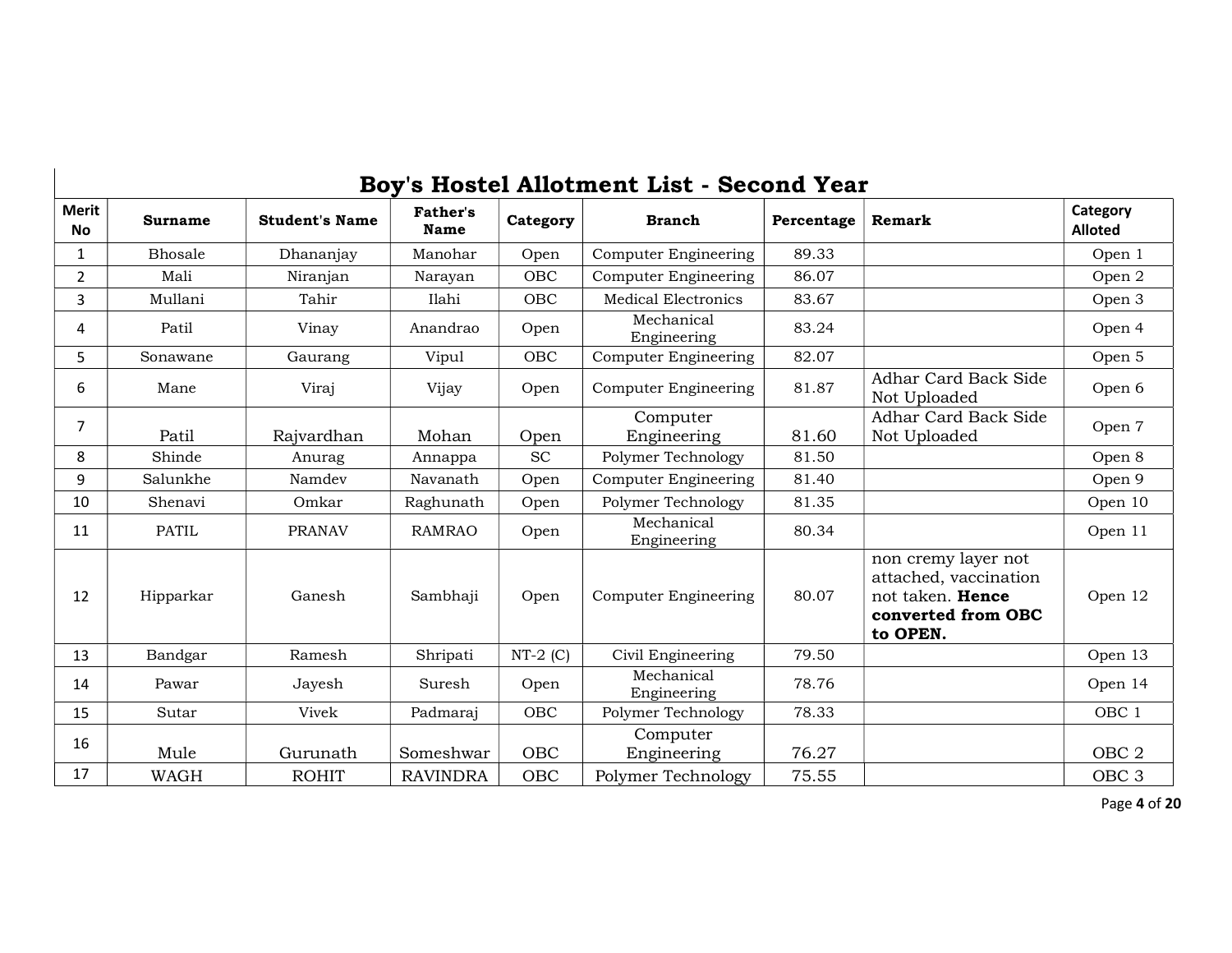| 18 |                     |                     |                 |            |                             |       | Adhar Card Back Side      |                  |
|----|---------------------|---------------------|-----------------|------------|-----------------------------|-------|---------------------------|------------------|
|    | Gherade             | Onkarraje           | Natha           | <b>OBC</b> | Civil Engineering           | 75.00 | Not Uploaded              | OBC <sub>4</sub> |
| 19 |                     |                     |                 |            | Mechanical                  |       |                           |                  |
|    | Khot                | Vaibhav             | Sanjay          | <b>OBC</b> | Engineering                 | 70.83 |                           | OBC <sub>5</sub> |
| 20 | <b>CHANDANSHIVE</b> | <b>HARSHVARDHAN</b> | <b>BALU</b>     | <b>SC</b>  | <b>Computer Engineering</b> | 77.33 |                           | SC <sub>1</sub>  |
| 21 | Kamble              | Ulhas               | Uday            | <b>SC</b>  | Civil Engineering           | 71.15 |                           | SC <sub>2</sub>  |
| 22 | <b>BHISE</b>        | <b>GANESH</b>       | <b>BANDU</b>    | <b>SC</b>  | Civil Engineering           | 70.60 |                           | SC <sub>3</sub>  |
| 23 |                     |                     |                 |            |                             |       | Adhar Card Back Side      |                  |
|    | Jadhav              | Shubham             | Madhukar        | VJ(A)      | Civil Engineering           | 65.00 | Not Uploaded              | VJ(A) 1          |
| 24 | Pawar               | Rohit               | Dattatray       | $NT-1$ (B) | Computer Engineering        | 77.80 |                           | $NT-1$ (B) 1     |
| 25 | Chougule            | Parth               | Suresh          | $NT-2(C)$  | Civil Engineering           | 76.61 |                           | $NT-2$ (C) 1     |
| 26 | <b>SANAP</b>        | <b>PRATIK</b>       | <b>RAJENDRA</b> | $NT-3$ (D) | Civil Engineering           | 57.83 |                           | $NT-3$ (D) 1     |
| 27 |                     |                     |                 |            | Mechanical                  |       |                           |                  |
|    | Bhoite              | Om                  | Suryakant       | <b>SC</b>  | Engineering                 | 70.34 |                           | ST <sub>1</sub>  |
|    |                     |                     |                 |            |                             |       | <b>Fully Vaccinatated</b> |                  |
| 28 |                     |                     |                 |            |                             |       | Certificates not          |                  |
|    | <b>Bhise</b>        | Ganesh              | Bandu           | <b>SC</b>  | Civil Engineering           | 63.00 | provided                  | ST <sub>2</sub>  |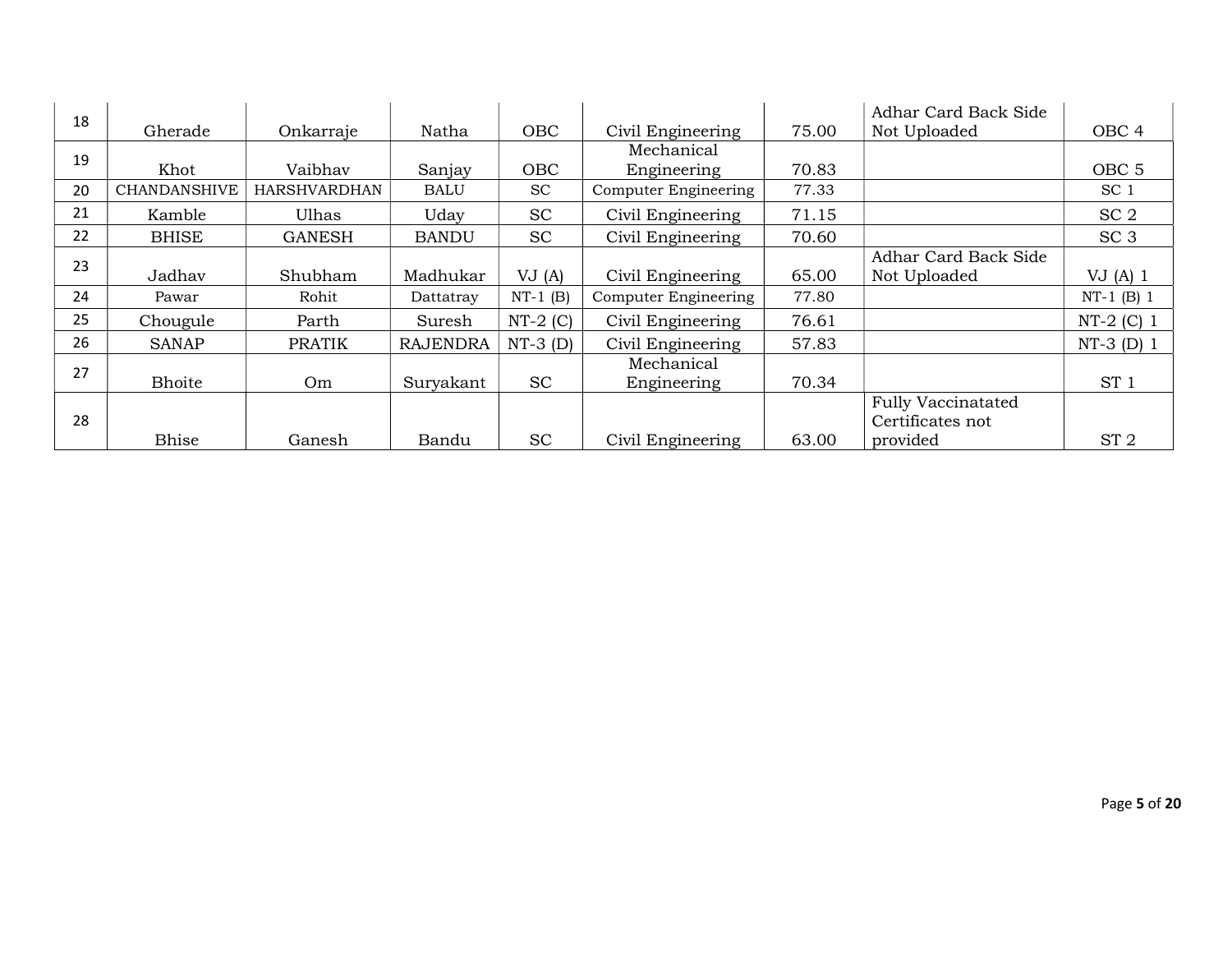|                    |                |                       |                         |            | Boy's Hostel Allotment List - Third Year |            |                                                            |                            |
|--------------------|----------------|-----------------------|-------------------------|------------|------------------------------------------|------------|------------------------------------------------------------|----------------------------|
| <b>Merit</b><br>no | <b>Surname</b> | <b>Student's Name</b> | <b>Father's</b><br>Name | Category   | <b>Branch</b>                            | Percentage | Remark                                                     | Category<br><b>Alloted</b> |
| $\mathbf{1}$       | Mulani         | Kalim                 | Naushad                 | OBC        | Computer Engineering                     | 87.73      |                                                            | Open 1                     |
| $\overline{2}$     | Patare         | Sarthak               | Rajendra                | OBC        | <b>Computer Engineering</b>              | 85.73      |                                                            | Open 2                     |
| 3                  | Khatal         | Ganesh                | Sampat                  | $NT-2$ (C) | <b>Medical Electronics</b>               | 84.86      |                                                            | Open 3                     |
| 4                  | Patil          | Subhashit             | Balasaheb               | Open       | Mechanical<br>Engineering                | 82.80      |                                                            | Open 4                     |
| 5                  | Gaikwad        | Rohan                 | Uttam                   | Open       | <b>Computer Engineering</b>              | 82.67      |                                                            | Open 5                     |
| 6                  | Yadav          | Omkar                 | Sanjay                  | <b>OBC</b> | <b>Medical Electronics</b>               | 82.29      |                                                            | OBC <sub>1</sub>           |
| $\overline{7}$     | Gherade        | Sangharsh             | Arvind                  | OBC        | Mechanical<br>Engineering                | 80.51      | <b>Fully Vaccinatated</b><br>Certificates not<br>provided. | OBC <sub>2</sub>           |
| 8                  | Rahane         | Satyam                | Sanjay                  | Open       | Mechanical<br>Engineering                | 78.63      |                                                            | Open 6                     |
| 9                  | Bhumkar        | Athary                | Uday                    | OBC        | Civil Engineering                        | 78.05      |                                                            | OBC <sub>3</sub>           |
| 10                 | Ghotkar        | Prathamesh            | Pradip                  | Open       | Civil Engineering                        | 77.47      | Aadhar Card is not<br>attached                             | Open 7                     |
| 11                 | Puranik        | Shivaprasad           | Arun                    | OBC        | Mechanical<br>Engineering                | 76.51      |                                                            | OBC <sub>4</sub>           |
| 12                 | Puranik        | Shivaprasad           | Arun                    | OBC        | Mechanical<br>Engineering                | 76.51      |                                                            | OBC <sub>5</sub>           |
| 13                 | Sapate         | Samarth               | Sanjay                  | <b>SC</b>  | <b>Computer Engineering</b>              | 75.87      | <b>Fully Vaccinatated</b><br>Certificates not<br>provided  | SC <sub>1</sub>            |
| 14                 | <b>JADHAV</b>  | <b>ABHISHEK</b>       | <b>SHARAD</b>           | VJ(A)      | Civil Engineering                        | 70.12      | <b>Fully Vaccinatated</b><br>Certificates not<br>provided  | VJ(A) 1                    |
| 15                 | Kholape        | Swayam                | Vikas                   | $NT-2$ (C) | Civil Engineering                        | 68.64      |                                                            | $NT-2$ (C) 1               |

Page 6 of 20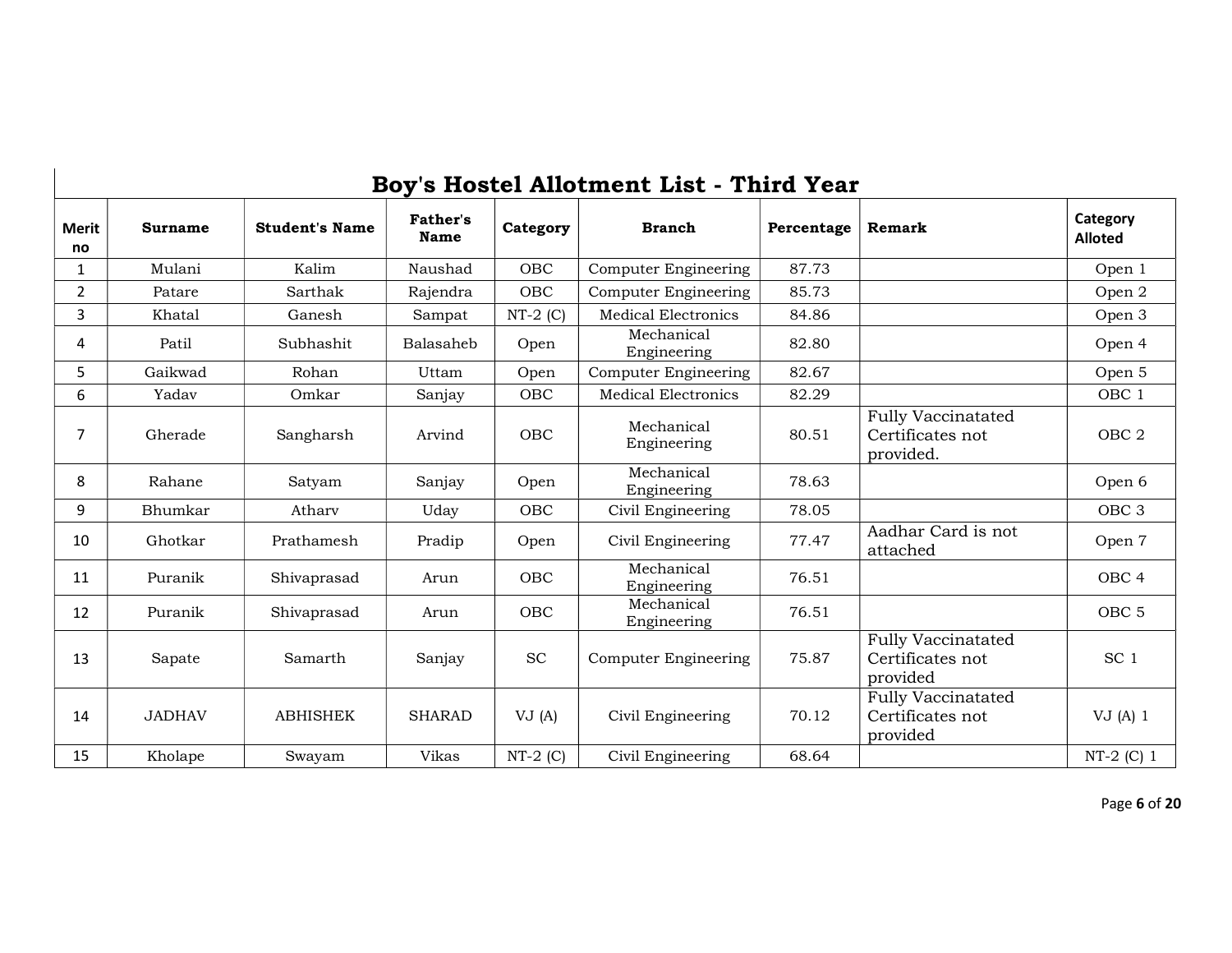| 1 <sup>C</sup><br>ᅩ୰ | Lavate | $\sim$ $\sim$<br>Aıav | vijay | (B)<br>NT. | Mechanical<br>Engineering | 68.23 | <b>Fully Vaccinatated</b><br>$\cdot$ . $\sim$<br>Certificates not<br>. .<br>provided. | $NT-1$<br>(B) |
|----------------------|--------|-----------------------|-------|------------|---------------------------|-------|---------------------------------------------------------------------------------------|---------------|
|----------------------|--------|-----------------------|-------|------------|---------------------------|-------|---------------------------------------------------------------------------------------|---------------|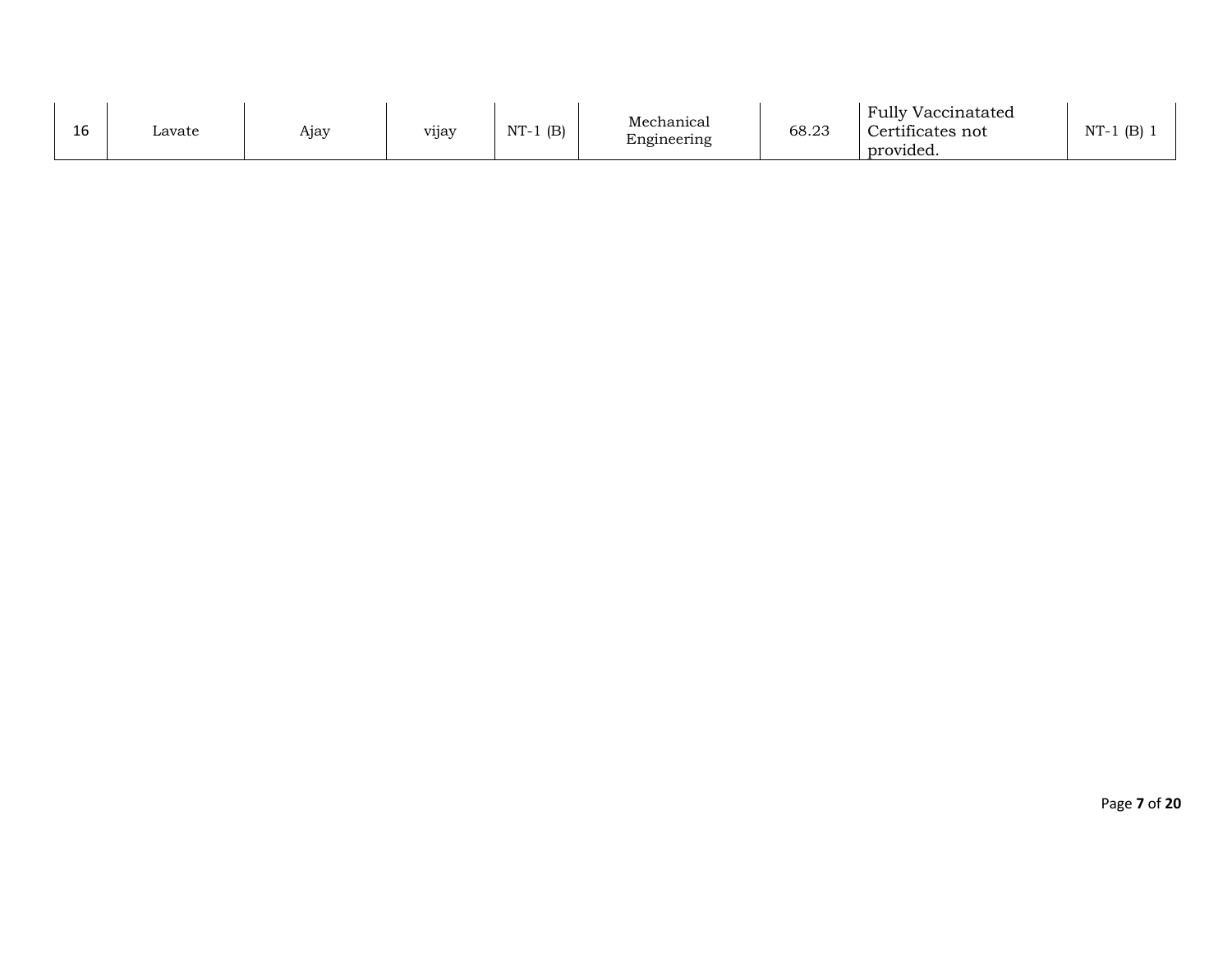|                           |                |                   |                         |          | Boy's Hostel Waiting List Candidates - First Year |                                               |                                                                                                                                                                  |                            |
|---------------------------|----------------|-------------------|-------------------------|----------|---------------------------------------------------|-----------------------------------------------|------------------------------------------------------------------------------------------------------------------------------------------------------------------|----------------------------|
| <b>Merit</b><br><b>No</b> | <b>Surname</b> | Student's<br>Name | <b>Father's</b><br>Name | Category | <b>Branch</b>                                     | <b>SSC</b><br><b>Marks</b><br><b>Obtained</b> | Remark                                                                                                                                                           | Category<br><b>Alloted</b> |
| $\mathbf{1}$              | Pawar          | Nikhil            | Ravindra                | Open     | <b>Computer Engineering</b>                       | 451                                           |                                                                                                                                                                  | Open                       |
| $\overline{2}$            | Durkar         | Ramdas            | Bhagwan                 | Open     | Civil Engineering                                 | 447                                           |                                                                                                                                                                  | Open                       |
| 3                         | Sawant         | Sanket            | Baburao                 | Open     | <b>Computer Engineering</b>                       | 445                                           |                                                                                                                                                                  | Open                       |
| 4                         | <b>PATIL</b>   | <b>ANURAG</b>     | <b>SURESH</b>           | Open     | Civil Engineering                                 | 428                                           |                                                                                                                                                                  | Open                       |
| 5                         | Kale           | Bhagesh           | Rama                    | Open     | <b>Civil Engineering</b>                          | 412                                           | 1) Fully Vaccinatated Certificates<br>not provided. 2)Cast crtificate and<br>non-creamylayer certificate not<br>attached. Hence converted from<br>NT (B) to OPEN | Open                       |
| 6                         | Zambare        | <b>Dipak</b>      | Vilas                   | Open     | <b>Computer Engineering</b>                       | 412                                           | <b>Fully Vaccinatated</b><br>Certificates not provided.                                                                                                          | Open                       |
| 7                         | Shaikh         | Siraj             | Salim                   | Open     | <b>Mechanical Engineering</b>                     | 411                                           | <b>Fully Vaccinatated</b><br>Certificates not provided.                                                                                                          | Open                       |
| 8                         | Pawar          | Rahul             | Santosh                 | Open     | <b>Medical Electronics</b>                        | 410                                           |                                                                                                                                                                  | Open                       |
| 9                         | <b>PATIL</b>   | <b>RUSHIKESH</b>  | <b>SHIVAJI</b>          | Open     | <b>Mechanical Engineering</b>                     | 400                                           |                                                                                                                                                                  | Open                       |
| 10                        | Gujar          | Yash              | Ravindra                | Open     | <b>Medical Electronics</b>                        | 397                                           | Fully Vaccinatated Certificates not<br>provided.                                                                                                                 | Open                       |
| 11                        | Pol            | Abhishek          | Sanjay                  | Open     | Civil Engineering                                 | 395                                           |                                                                                                                                                                  | Open                       |
| 12                        | Khilare        | Shreyash          | Ashok                   | Open     | <b>Mechanical Engineering</b>                     | 395                                           | Fully Vaccinatated Certificates not<br>provided.                                                                                                                 | Open                       |
| 13                        | Katkar         | Chaitanya         | <b>Bhalerav</b>         | Open     | Polymer Technology                                | 386                                           |                                                                                                                                                                  | Open                       |
| 14                        | Mujawar        | Tanveer           | Firoj                   | Open     | <b>Civil Engineering</b>                          | 382                                           | <b>Fully Vaccinatated Certificates not</b><br>provided.                                                                                                          | Open                       |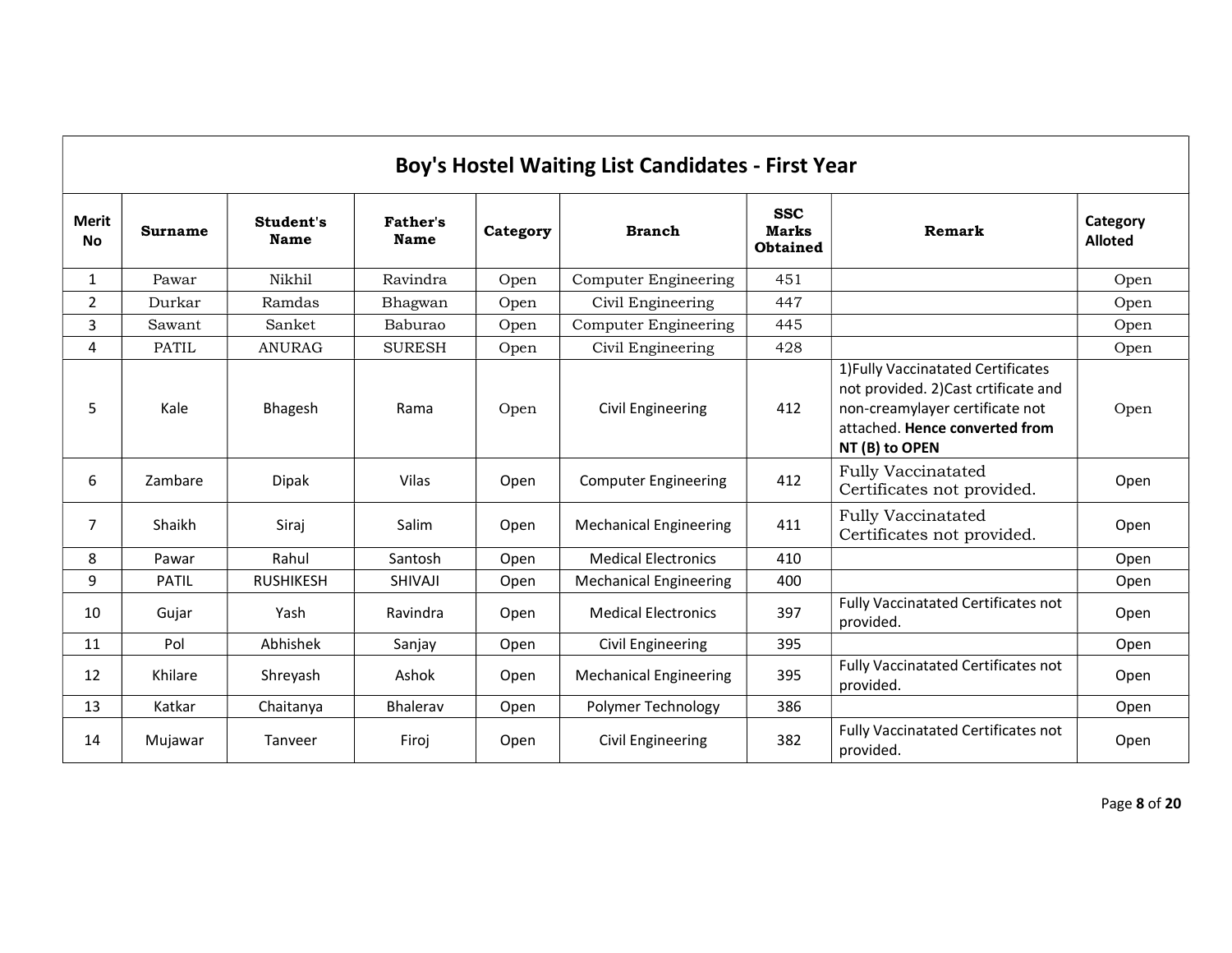| 15 | Chavan       | Tejas         | Janardan     | Open | Polymer Technology            | 377 | Fully Vaccinatated Certificates not<br>provided.                 | Open |
|----|--------------|---------------|--------------|------|-------------------------------|-----|------------------------------------------------------------------|------|
| 16 | Patil        | Athary        | Mukund       | Open | <b>Mechanical Engineering</b> | 370 |                                                                  | Open |
| 17 | Landage      | Ashutosh      | Avinash      | Open | Civil Engineering             | 368 | Cast certificate not attached hence<br>converted from SC to OPEN | Open |
| 18 | Tanawade     | Harshavardhan | Shivaji      | Open | <b>Mechanical Engineering</b> | 362 |                                                                  | Open |
| 19 | <b>PAWAR</b> | SAIRAJ        | <b>NIWAS</b> | Open | <b>Medical Electronics</b>    | 358 |                                                                  | Open |
| 20 | Dhumal       | Sanket        | Shankar      | Open | Polymer Technology            | 351 |                                                                  | Open |
| 21 | Patil        | Swaraj        | Vijay        | Open | Polymer Technology            | 324 |                                                                  | Open |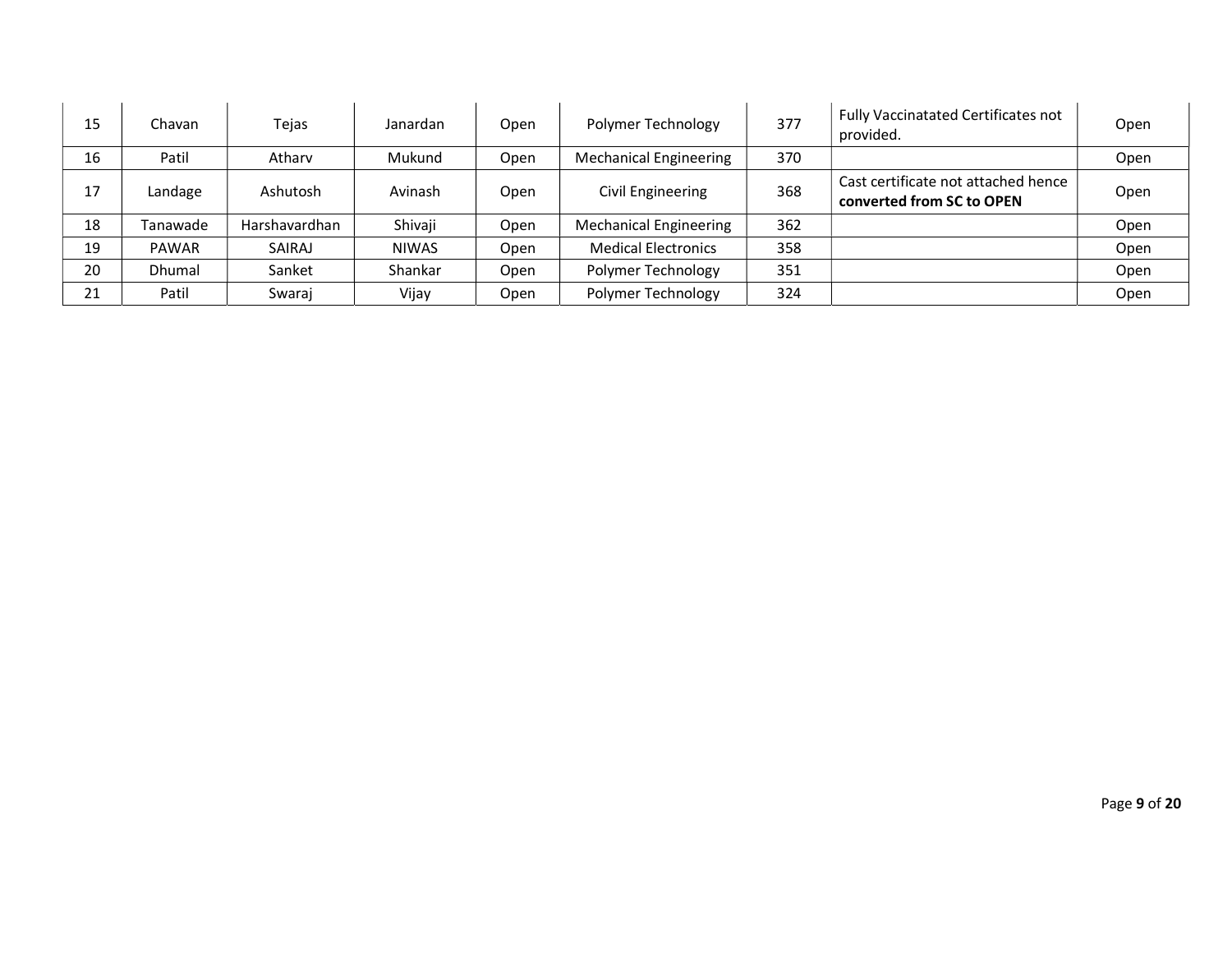|                |                 |                 |                 |            | Boy's Hostel Waiting List Candidates - Second Year |       |                                                        |            |
|----------------|-----------------|-----------------|-----------------|------------|----------------------------------------------------|-------|--------------------------------------------------------|------------|
| $\mathbf{1}$   | Pawar           | Jayesh          | Suresh          | Open       | Mechanical<br>Engineering                          | 78.75 |                                                        | Open       |
| $\overline{2}$ | Pawar           | Swapnil         | Sushilkumar     | Open       | <b>Computer Engineering</b>                        | 78.20 |                                                        | Open       |
| 3              | Jadhav          | Kshiteej        | Pravin          | Open       | Civil Engineering                                  | 78.12 |                                                        | Open       |
| 4              | Jadhav          | Ajay            | Jotiram         | Open       | <b>Computer Engineering</b>                        | 77.60 |                                                        | Open       |
| 5              | Salunkhe        | Rohit           | Sanjay          | Open       | <b>Computer Engineering</b>                        | 76.87 |                                                        | Open       |
| 6              | Phadatare       | Tejas           | Nilesh          | Open       | <b>Computer Engineering</b>                        | 76.87 |                                                        | Open       |
| $\overline{7}$ | Jadhav          | Shubham         | Vinayak         | Open       | Computer<br>Engineering                            | 76.27 |                                                        | Open       |
| 8              | Patil           | Karan           | Milind          | Open       | Computer<br>Engineering                            | 76.21 | <b>Fully Vaccinatated</b><br>Certificates not provided | Open       |
| 9              | <b>SALUNKHE</b> | <b>SAHIL</b>    | <b>SHRIKANT</b> | Open       | Mechanical<br>Engineering                          | 75.24 |                                                        | Open       |
| 10             | Patil           | Ashishkumar     | Shivaji         | Open       | Mechanical<br>Engineering                          | 74.73 |                                                        | Open       |
| 11             | Salunkhe        | Omkar           | Jitendra        | Open       | Mechanical<br>Engineering                          | 73.17 |                                                        | Open       |
| 12             | Chougale        | Dhairyashil     | Prakash         | Open       | <b>Medical Electronics</b>                         | 73.10 |                                                        | Open       |
| 13             | Omane           | Ansh            | Arjun           | Open       | Civil Engineering                                  | 72.78 | <b>Fully Vaccinatated</b><br>Certificates not provided | Open       |
| 14             | Mane            | <b>ABHISHEK</b> | Shivaji         | $NT-2$ (C) | Mechanical<br>Engineering                          | 71.93 |                                                        | $NT-2$ (C) |
| 15             | Mane            | Abhishek        | Shivaji         | $NT-2$ (C) | Mechanical<br>Engineering                          | 71.93 |                                                        | $NT-2(C)$  |
| 16             | Patil           | Sumit           | Lalaso          | Open       | Civil Engineering                                  | 71.64 | <b>Fully Vaccinatated</b><br>Certificates not provided | Open       |
| 17             | Deshmukh        | Omkar           | Shrimant        | Open       | Computer<br>Engineering                            | 71.07 |                                                        | Open       |
| 18             | Jadhav          | Aditya          | Sudhir          | Open       | Mechanical<br>Engineering                          | 71.03 |                                                        | Open       |

Page 10 of 20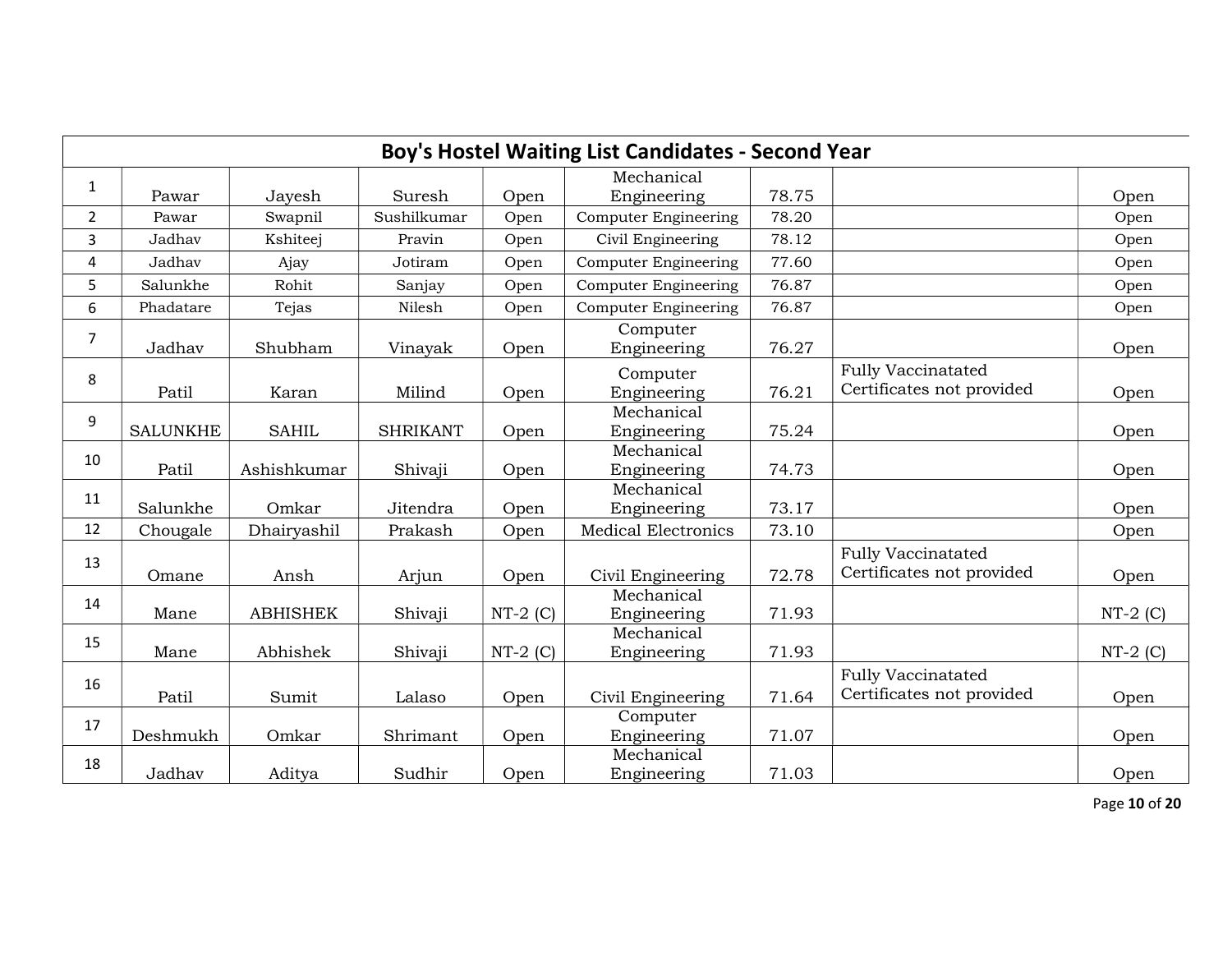| 19 | ghagare      | pratik            | tanaji        | Open       | Polymer Technology         | 70.71 |                                          | Open       |
|----|--------------|-------------------|---------------|------------|----------------------------|-------|------------------------------------------|------------|
| 20 | Patil        | Prashant          | Krushnat      | Open       | Mechanical<br>Engineering  | 70.55 |                                          | Open       |
| 21 | Karande      | Amar              | Pandharinath  | Open       | Civil Engineering          | 70.17 | Invalid Adhar card Attached              | Open       |
| 22 | Kavade       | Jaysing           | Sanjay        | Open       | Polymer Technology         | 69.87 |                                          | Open       |
|    |              |                   |               |            | Mechanical                 |       |                                          |            |
| 23 | <b>KADAM</b> | <b>VISHWAJEET</b> | <b>MARUTI</b> | Open       | Engineering                | 69.79 |                                          | Open       |
| 24 | Kore         | Pratik            | Suresh        | OBC        | Civil Engineering          | 69.33 |                                          | OBC        |
| 25 | Khot         | Sachin            | Dadaso        | OBC        | Mechanical<br>Engineering  | 69.17 |                                          | OBC        |
| 26 |              |                   |               |            |                            |       | Adhar Card Back Side Not                 |            |
|    | Bansode      | Shreyash          | Madhukar      | <b>SC</b>  | Civil Engineering          | 67.76 | Uploaded                                 | SC         |
| 27 | Gangdhar     | Yash              | Raghunath     | OBC        | <b>Medical Electronics</b> | 65.85 |                                          | OBC        |
| 28 |              |                   |               |            |                            |       | <b>Fully Vaccinatated</b>                |            |
|    | Shinde       | Shankar           | Hanumant      | OBC        | Civil Engineering          | 64.42 | Certificates not provided                | <b>OBC</b> |
| 29 | Shinde       | Shankar           | Hanumant      | OBC        | Civil Engineering          | 64.42 |                                          | OBC        |
| 30 | Potdar       | Shreyas           | Santosh       | OBC        | Civil Engineering          | 64.21 |                                          | OBC        |
| 31 | Khandekar    | Prashant          | Bhausaheb     | $NT-2$ (C) | Civil Engineering          | 64.00 |                                          | $NT-2$ (C) |
| 32 |              |                   |               |            |                            |       | <b>Fully Vaccinatated</b>                |            |
|    | Potdar       | Sushant           | Shirish       | OBC        | Civil Engineering          | 63.05 | Certificates not provided                | OBC        |
| 33 |              |                   |               |            | Mechanical                 |       |                                          |            |
|    | Narache      | Suraj             | Netaji        | Open       | Engineering                | 61.38 |                                          | Open       |
| 34 | Narache      |                   |               |            | Mechanical                 | 61.37 |                                          |            |
|    |              | Suraj             | Netaji        | Open       | Engineering<br>Mechanical  |       |                                          | Open       |
| 35 | Mane         | Somnath           | Mahadev       | <b>SC</b>  | Engineering                | 61.33 |                                          | <b>SC</b>  |
|    |              |                   |               |            |                            |       | <b>Fully Vaccinatated</b>                |            |
| 36 |              |                   |               |            |                            |       | Certificates not provided &              |            |
|    |              |                   |               |            | Mechanical                 |       | Aadhar card first page is not            |            |
|    | Chavan       | Pratik            | Vitthal       | Open       | Engineering                | 59.79 | uploaded<br>Cast certificate and Address | Open       |
|    |              |                   |               |            |                            |       | page of Aadhar card is not               |            |
| 37 |              |                   |               |            | Mechanical                 |       | uploaded. hence converted                |            |
|    | Nikalje      | Tejas             | Suresh        | Open       | Engineering                | 55.67 |                                          | Open       |

Page 11 of 20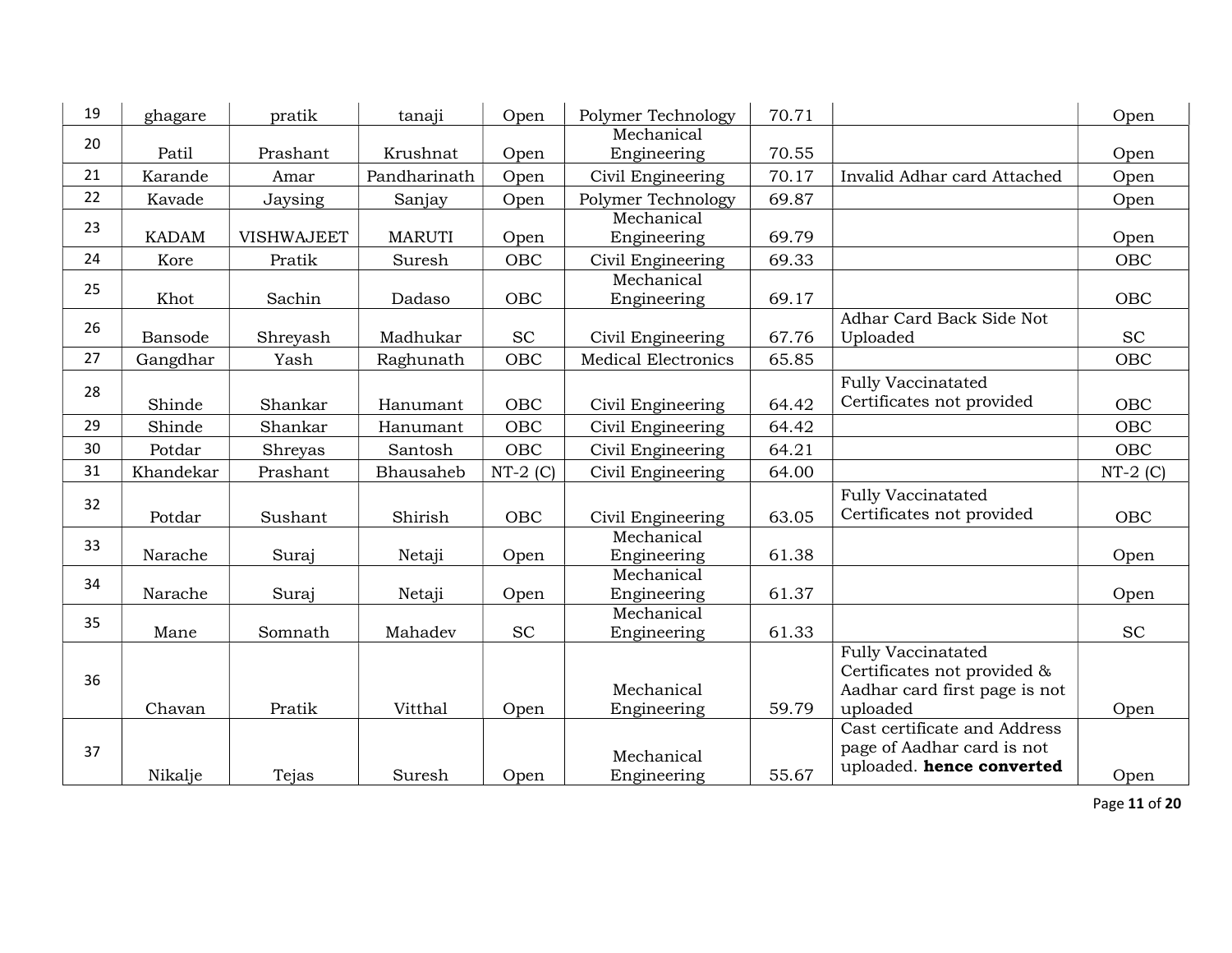|    |         |              |          |      |                           |       | from SC to OPEN                                                                              |      |
|----|---------|--------------|----------|------|---------------------------|-------|----------------------------------------------------------------------------------------------|------|
|    |         |              |          |      |                           |       |                                                                                              |      |
| 38 | Kadam   | Harshvardhan | Sanjay   | Open | Computer<br>Engineering   | 54.00 |                                                                                              | Open |
| 39 | Chavan  | Satyajeet    | Sarjerao | Open | Mechanical<br>Engineering | 52.77 |                                                                                              | Open |
| 40 | Gaikwad | Aniket       | Sandip   | Open | Polymer Technology        | 51.20 | Aadhar first page not<br>uploaded proprerly and<br>Address page of Aadhar in<br>not uploaded | Open |
| 41 | Patil   | Ajinkya      | Sunil    | Open | Medical Electronics       |       | Ist Sem marksheet not<br>uploaded                                                            | Open |

| Boy's Hostel Not Eligible Candidates - First Year |  |
|---------------------------------------------------|--|
| <b>NIL</b>                                        |  |

|         |         |         |            | Boy's Hostel Not Eligible Candidates - Second Year |       |                                                                                       |            |
|---------|---------|---------|------------|----------------------------------------------------|-------|---------------------------------------------------------------------------------------|------------|
| Patil   | Ritesh  | Santosh | Open       | Computer<br>Engineering                            |       | First Sem Marklist Not<br>Attached, Not Intrested as<br>infrom by the student         | Open       |
| Kumbhar | Atharva | Sunil   | <b>OBC</b> | Civil Engineering                                  |       | FIRST YEAR MARKSHEET<br>NOT UPLOADED, Not<br>Intrested as informed by<br>the student. | <b>OBC</b> |
| Jatkar  | Omkar   | Shivaji | OBC        | Civil Engineering                                  | 76.85 | RESIDENT OF SMKC Hence<br>NOT ELIGIBLE.                                               | <b>OBC</b> |

Page 12 of 20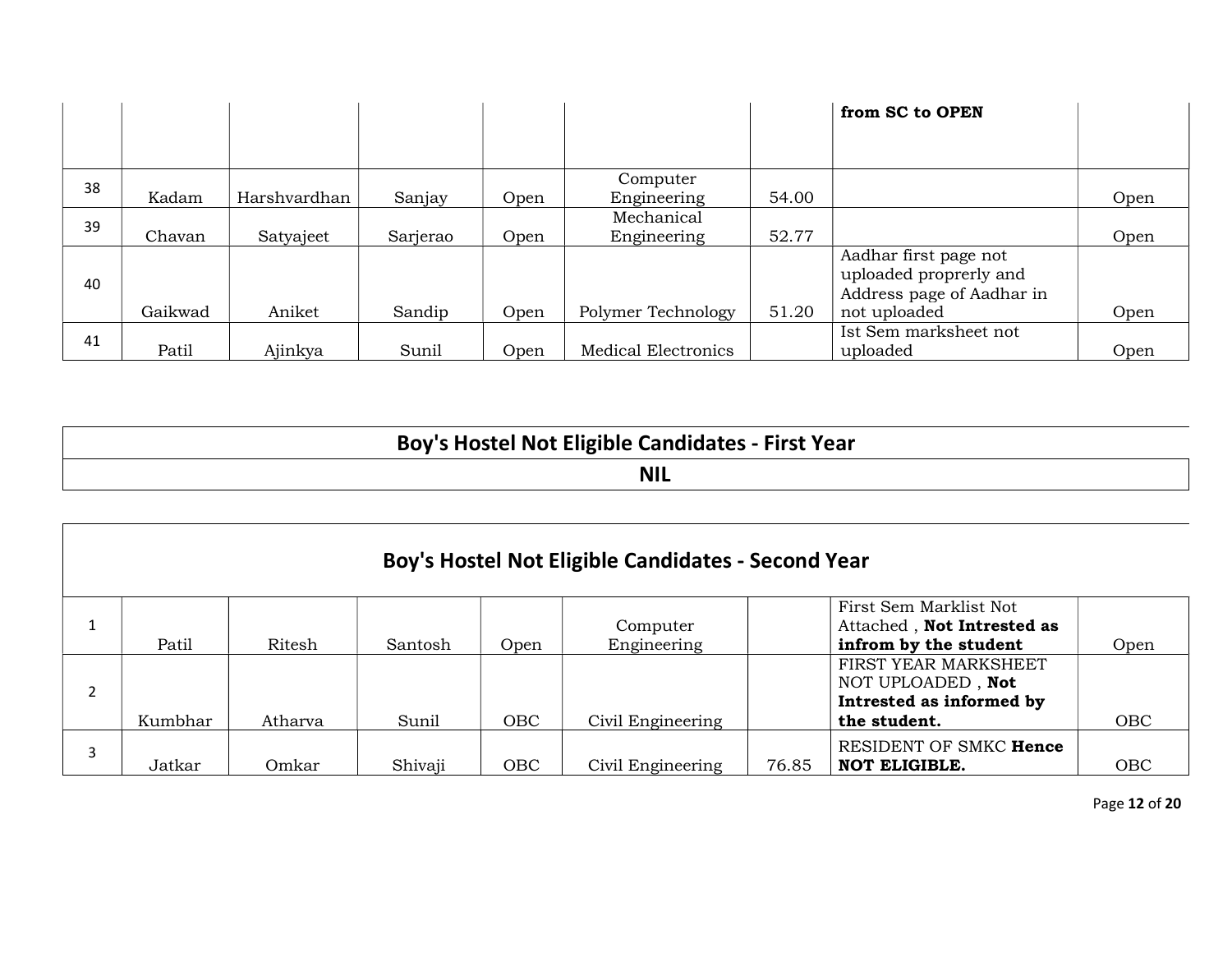|   | Boy's Hostel Not Eligible Candidates Third Year |              |               |            |                           |       |                                                                    |  |  |  |  |  |  |
|---|-------------------------------------------------|--------------|---------------|------------|---------------------------|-------|--------------------------------------------------------------------|--|--|--|--|--|--|
| 1 | Lohar                                           | Prakash      | Namdev        | $NT-1$ (B) | Polymer Technology        | 68.43 | RESIDENT OF SMKC Hence<br><b>NOT ELIGIBLE.</b>                     |  |  |  |  |  |  |
| 2 | Chougule                                        | Vivek        | Nagesh        | Open       | Mechanical<br>Engineering | 74.57 | RESIDENT OF SMKC Hence<br><b>NOT ELIGIBLE.</b>                     |  |  |  |  |  |  |
| 3 | Chougule                                        | Vivek        | Nagesh        | Open       | Mechanical<br>Engineering | 74.57 | RESIDENT OF SMKC Hence<br><b>NOT ELIGIBLE.</b>                     |  |  |  |  |  |  |
| 4 | <b>GADYAL</b>                                   | <b>ROHIT</b> | <b>VIKRAM</b> | <b>SC</b>  | Civil Engineering         | 73.53 | RESIDENT OF SMKC Hence<br><b>NOT ELIGIBLE.</b>                     |  |  |  |  |  |  |
| 5 | Zambare                                         | Rohit        | Sanjaykumar   | Open       | Medical Electronics       |       | 3rd Semester Marksheets is<br>not attached. Hence NOT<br>ELIGIBLE. |  |  |  |  |  |  |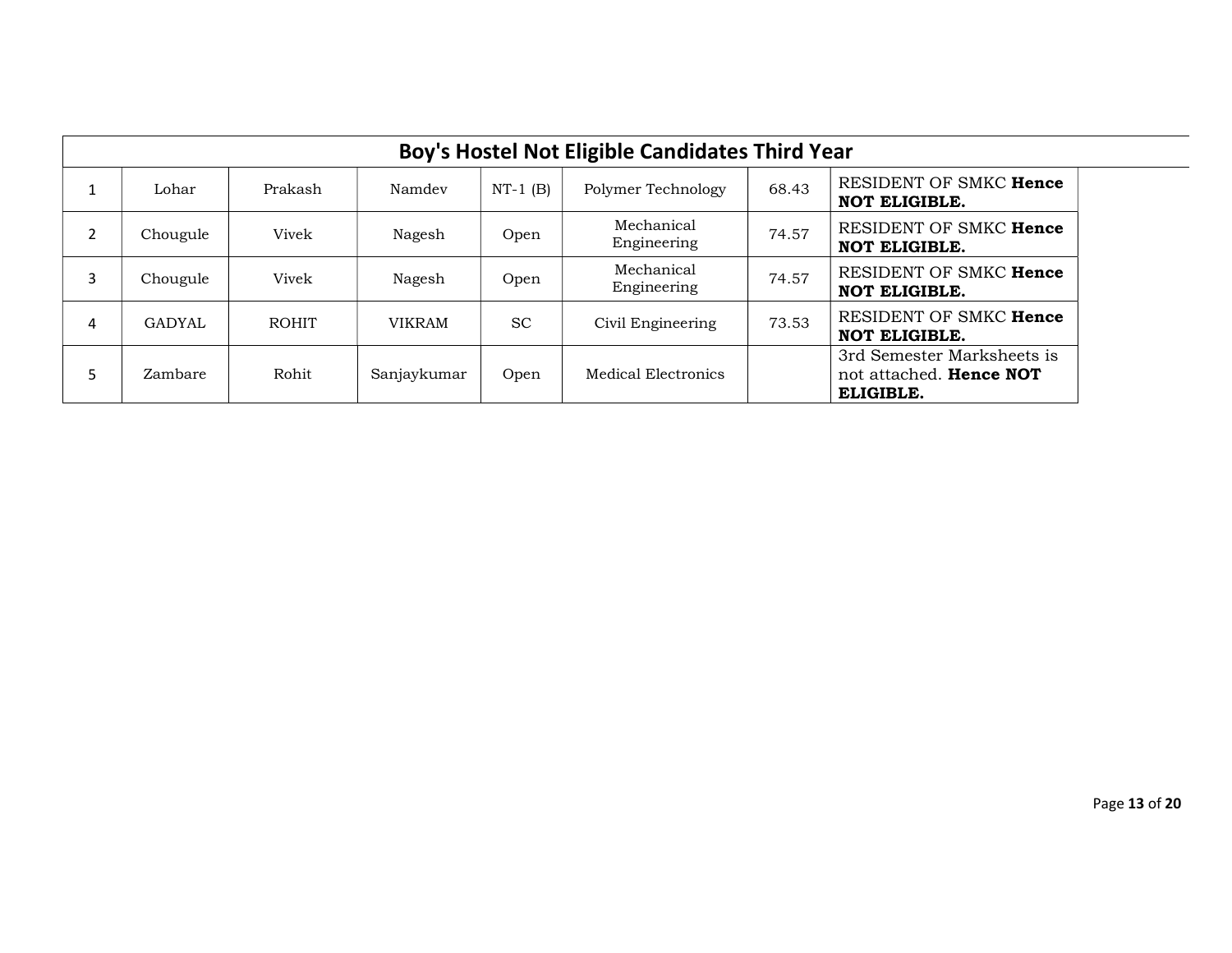|                           |                |                                 |                                |            | Girl's Hostel Allotment List - First Year |                                     |                                                       |                            |
|---------------------------|----------------|---------------------------------|--------------------------------|------------|-------------------------------------------|-------------------------------------|-------------------------------------------------------|----------------------------|
| <b>Merit</b><br><b>No</b> | <b>Surname</b> | <b>Student's</b><br><b>Name</b> | <b>Father's</b><br><b>Name</b> | Category   | <b>Branch</b>                             | <b>SSC Marks</b><br><b>Obtained</b> | <b>Remark</b>                                         | Category<br><b>Alloted</b> |
| $\mathbf{1}$              | Patil          | Pratiksha                       | Sunil                          | Open       | Computer<br>Engineering                   | 344                                 |                                                       | Open 1 (PH)                |
| $\overline{2}$            | Patil          | Shrutika                        | Shankar                        | Open       | Computer<br>Engineering                   | 495                                 |                                                       | Open 2                     |
| 3                         | Rukade         | Soundarya                       | Manoj                          | Open       | Computer<br>Engineering                   | 477                                 |                                                       | Open 3                     |
| 4                         | Kadam          | Kartiki                         | Raghunath                      | Open       | Computer<br>Engineering                   | 471                                 | Fully<br>Vaccinatated<br>Certificates<br>not provided | Open 4                     |
| 5                         | Chavan         | suhani anil<br>chavan           | Anil chavan                    | Open       | Computer<br>Engineering                   | 468                                 |                                                       | Open 5                     |
| 6                         | <b>Bhosale</b> | Anisha                          | Anil                           | Open       | Computer<br>Engineering                   | 468                                 |                                                       | Open 6                     |
| $\overline{7}$            | Mane           | Pratiksha                       | Appaao                         | Open       | Computer<br>Engineering                   | 466                                 |                                                       | Open 7                     |
| 8                         | Patil          | Vrushali                        | Shamrao                        | Open       | Computer<br>Engineering                   | 465                                 |                                                       | Open 8                     |
| 9                         | <b>Basare</b>  | Sanika                          | Vijay                          | Open       | Computer<br>Engineering                   | 464                                 |                                                       | Open 9                     |
| 10                        | Bagsar         | Saniya                          | Hasan                          | <b>OBC</b> | Computer<br>Engineering                   | 461                                 |                                                       | OBC <sub>1</sub>           |
| 11                        | <b>Bhasme</b>  | Pradnya                         | Umakant                        | <b>OBC</b> | <b>Medical Electronics</b>                | 460                                 |                                                       | OBC <sub>2</sub>           |
| 12                        | Deshmane       | Sakshi                          | Suryakant                      | <b>OBC</b> | Computer<br>Engineering<br>Computer       | 442                                 |                                                       | OBC <sub>3</sub>           |
| 13                        | Patil          | Rutuja                          | Dadaso                         | VJ(A)      | Engineering                               | 394                                 |                                                       | VJ(A)1                     |
| 14                        | Hingse         | Pranjal                         | Dattatray                      | $NT-2(C)$  | Computer<br>Engineering                   | 392                                 |                                                       | $NT-2 (C) 2$               |
| 15                        | Chavan         | Aishwarya                       | Bapurav                        | <b>OBC</b> | Computer                                  | 399                                 |                                                       | ST <sub>1</sub>            |

Page 14 of 20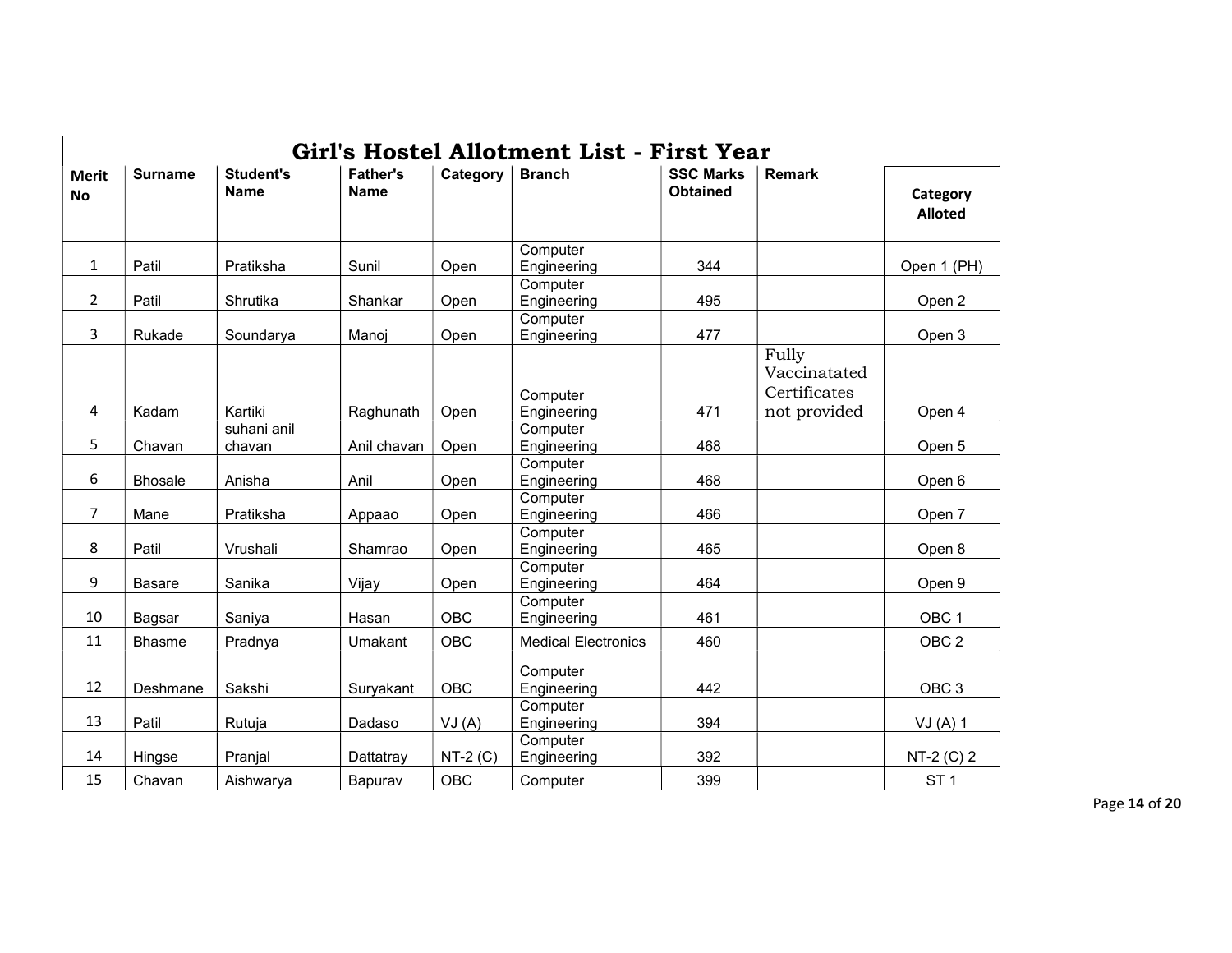|           |               |                |             |           | Engineering                |     |          |
|-----------|---------------|----------------|-------------|-----------|----------------------------|-----|----------|
| 16        | Kumbhar       | Tanuia         | Sandip      | OBC       | <b>Medical Electronics</b> | 386 | NT1B     |
| 17<br>∸ ' | Gurav         | Purvaia        | Chandrkant  | OBC.      | Civil Engineering          | 370 | NT 3 D 1 |
| 18        | <b>OLEKAR</b> | <b>SHIVANI</b> | <b>ANIL</b> | $NT-2(C)$ | Medical Electronics        | 343 | SC 1     |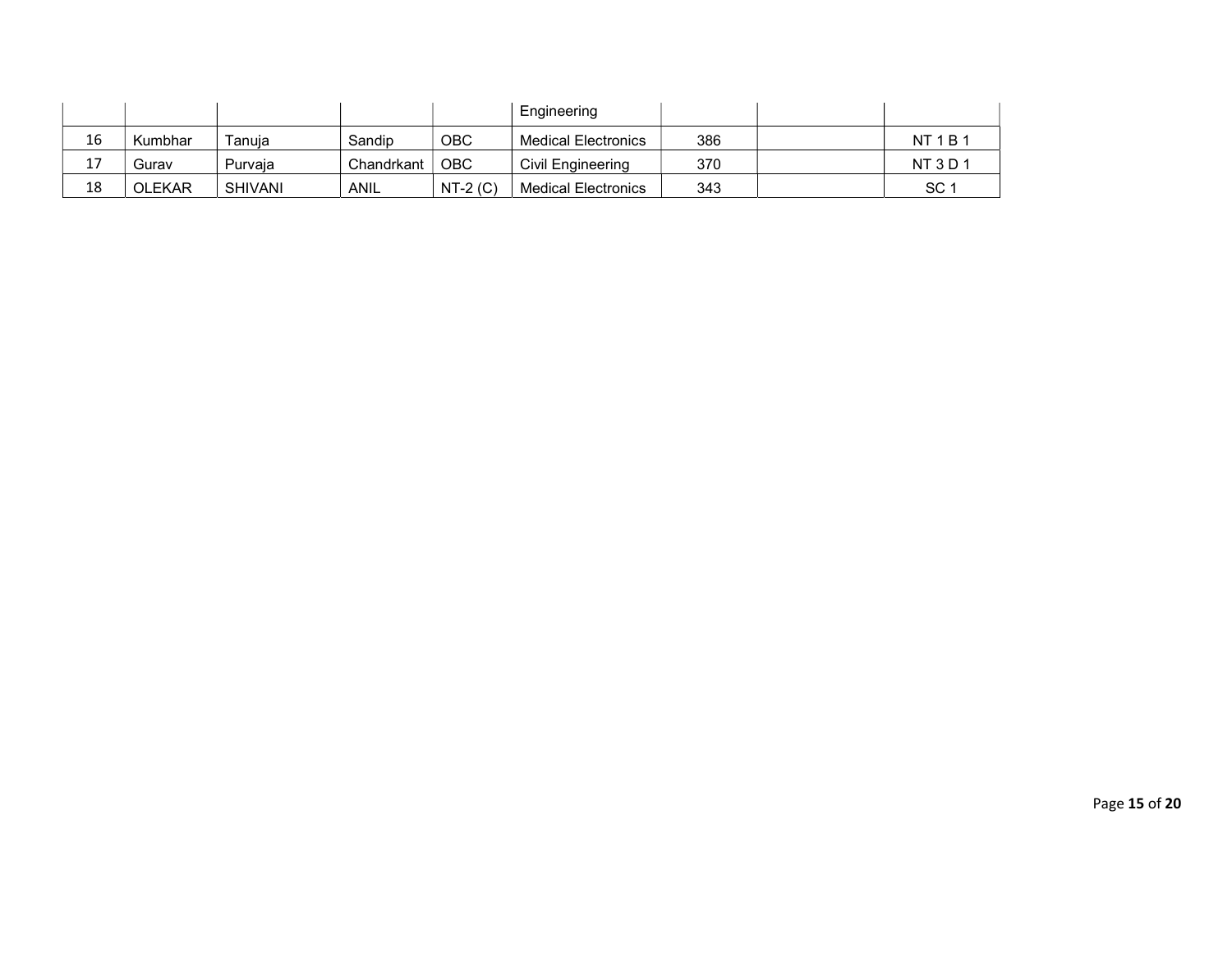| Merit<br><b>No</b> | Surname | <b>Student's Name</b> | Father's<br>Name | Category   | uills hostel allotinent list - Second Tear<br><b>Branch</b> | HSC/IT/First<br>Year<br>Percentage | Remark     | Category<br><b>Alloted</b> |
|--------------------|---------|-----------------------|------------------|------------|-------------------------------------------------------------|------------------------------------|------------|----------------------------|
| $\mathbf{1}$       | Mane    | Rasika                | Ratnadeep        | Open       | <b>Medical Electronics</b>                                  | 88.14                              | <b>NIL</b> | Open 1                     |
| 2                  | Kazi    | Afroj                 | Aslam            | Open       | Computer<br>Engineering                                     | 87.83                              | <b>NIL</b> | Open 2                     |
| 3                  | Mohite  | Prajakta              | Jayprakash       | Open       | Computer<br>Engineering                                     | 86.60                              | <b>NIL</b> | Open 3                     |
| 4                  | Chavan  | Snehal                | Dhondiram        | Open       | <b>Medical Electronics</b>                                  | 84.83                              | <b>NIL</b> | Open 4                     |
| 5                  | Gavade  | Payal                 | Hanmant          | $NT-2(C)$  | Computer<br>Engineering                                     | 81.73                              | <b>NIL</b> | <b>NT-2 C 1</b>            |
| 6                  | Kore    | Supriya               | Sadashiv         | <b>OBC</b> | Computer<br>Engineering                                     | 81.33                              | <b>NIL</b> | OBC <sub>1</sub>           |
| $\overline{7}$     | Gaikwad | Prajakta              | Shrikant         | Open       | Computer<br>Engineering                                     | 81.20                              | <b>NIL</b> | Open 5                     |
| 8                  | Sawant  | Prachi                | Prakash          | Open       | Polymer Technology                                          | 81.17                              | <b>NIL</b> | Open 6                     |
| 9                  | Raskar  | Swaranjali            | Sharad           | <b>OBC</b> | Computer<br>Engineering                                     | 80.50                              | <b>NIL</b> | OBC <sub>2</sub>           |
| 10                 | Yadav   | Harshada              | Rajendra         | Open       | Computer<br>Engineering                                     | 78.13                              | <b>NIL</b> | Open 7                     |
| 11                 | Raval   | Samiksha              | Manik            | $NT-1$ (B) | Computer<br>Engineering                                     | 77.40                              | <b>NIL</b> | $NT-1$ (B) 1               |
| 12                 | Pawar   | Sanika                | Sanjay           | Open       | <b>Medical Electronics</b>                                  | 76.14                              | <b>NIL</b> | Open 8                     |
| 13                 | Kumbhar | Snehal                | Kailasnath       | <b>OBC</b> | Civil Engineering                                           | 72.73                              | <b>NIL</b> | OBC <sub>3</sub>           |
| 14                 | Chavan  | Vaibhavi              | Shivaji          | Open       | <b>Medical Electronics</b>                                  | 69.79                              | <b>NIL</b> | Open 9                     |
| 15                 | Tamboli | Karishma              | Jafar            | <b>OBC</b> | <b>Medical Electronics</b>                                  | 67.72                              | <b>NIL</b> | ST <sub>1</sub>            |
| 16                 | Mane    | Smita                 | Ganesh           | Open       | Civil Engineering                                           | 67.70                              | <b>NIL</b> | VJA1                       |
| 17                 | Ghodke  | Pritam                | <b>Balasaheb</b> | Open       | Civil Engineering                                           | 64.97                              | <b>NIL</b> | NT 3 (D) 1                 |
| 18                 | Solanki | Janhavi               | Nitin            | <b>SC</b>  | Computer<br>Engineering                                     | 60.28                              | <b>NIL</b> | SC <sub>1</sub>            |

## Girl's Hostel Allotment List - Second Year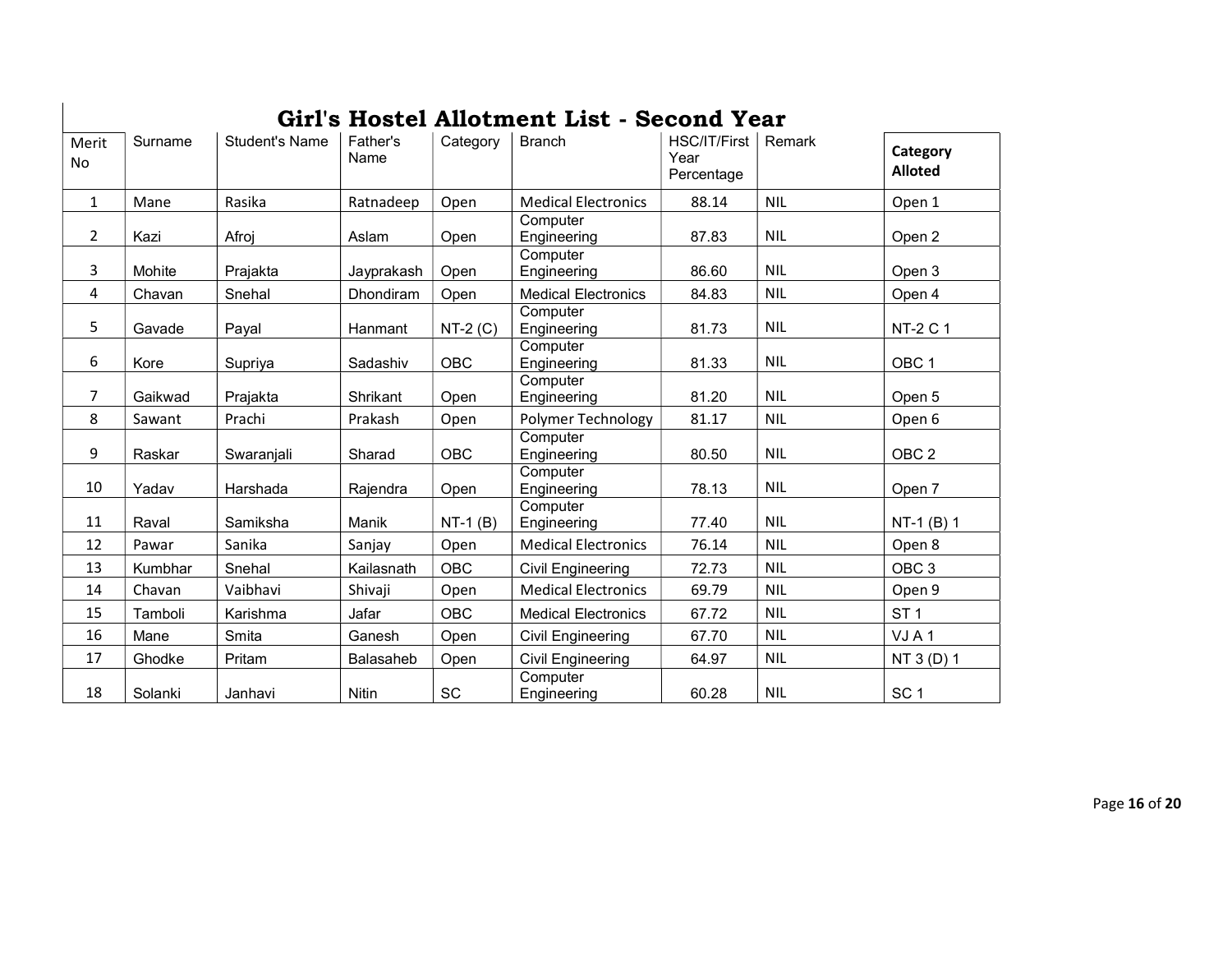| <b>Merit</b><br><b>No</b> | <b>Surname</b> | <b>Student's</b><br><b>Name</b> | <b>Father's</b><br><b>Name</b> | Category  | <b>Branch</b>              | Second<br>Year<br>Percentage | Remak      | Category<br><b>Alloted</b> |
|---------------------------|----------------|---------------------------------|--------------------------------|-----------|----------------------------|------------------------------|------------|----------------------------|
| $\mathbf{1}$              | Sawant         | Dipali                          | Balaso                         | Open      | Computer<br>Engineering    | 93.93                        | <b>NIL</b> | Open 1                     |
| $\overline{2}$            | Chavan         | Komal                           | <b>Vikas</b>                   | Open      | Computer<br>Engineering    | 93.87                        | <b>NIL</b> | Open 2                     |
| 3                         | Sawant         | Sanika                          | Dattatray                      | Open      | Computer<br>Engineering    | 93.00                        | <b>NIL</b> | Open 3                     |
| $\overline{4}$            | Khandagale     | Avantika                        | Krishna                        | Open      | Computer<br>Engineering    | 92.27                        | <b>NIL</b> | Open 4                     |
| 5                         | Ghorpade       | Trupti                          | Shivaji                        | Open      | Computer<br>Engineering    | 89.47                        | <b>NIL</b> | Open 5                     |
| 6                         | Jadhav         | Swaranjali                      | Hanmant                        | Open      | Computer<br>Engineering    | 86.93                        | <b>NIL</b> | Open 6                     |
| $\overline{7}$            | Jadhav         | Vaishnavi                       | Sambhaji                       | Open      | Computer<br>Engineering    | 86.87                        | <b>NIL</b> | Open 7                     |
| 8                         | Patil          | Pranali                         | Mukundrao                      | Open      | Computer<br>Engineering    | 86.87                        | <b>NIL</b> | Open 8                     |
| 9                         | Sargar         | Kajal                           | Shrimant                       | $NT-2(C)$ | Mechanical<br>Engineering  | 86.17                        | <b>NIL</b> | Open 9                     |
| 10                        | Jamadar        | Sameera                         | Shaukat                        | OBC       | <b>Medical Electronics</b> | 80.74                        | <b>NIL</b> | OBC <sub>1</sub>           |
| 11                        | Jamadar        | Nishad                          | Shaukat                        | OBC       | <b>Medical Electronics</b> | 80.00                        | <b>NIL</b> | OBC <sub>2</sub>           |
| 12                        | Mali           | Apurva                          | Sanjay                         | OBC       | Civil Engineering          | 75.47                        | <b>NIL</b> | OBC <sub>3</sub>           |
| 13                        | Sapkal         | Sakshi                          | Ajay                           | <b>SC</b> | Mechanical<br>Engineering  | 79.77                        | <b>NIL</b> | SC <sub>1</sub>            |
| 14                        | Gujale         | Sanika                          | Krushnat                       | VI(A)     | Mechanical<br>Engineering  | 78.91                        | <b>NIL</b> | VI(A) 1                    |
| 15                        | Patil          | Rutuja                          | Subhash                        | Open      | Mechanical<br>Engineering  | 79.66                        |            | <b>NT1B1</b>               |
| 16                        | Jamadar        | Mahekbanu                       | Imtiyaz                        | Open      | Computer                   | 78.93                        | <b>NIL</b> | <b>NT 2 C 1</b>            |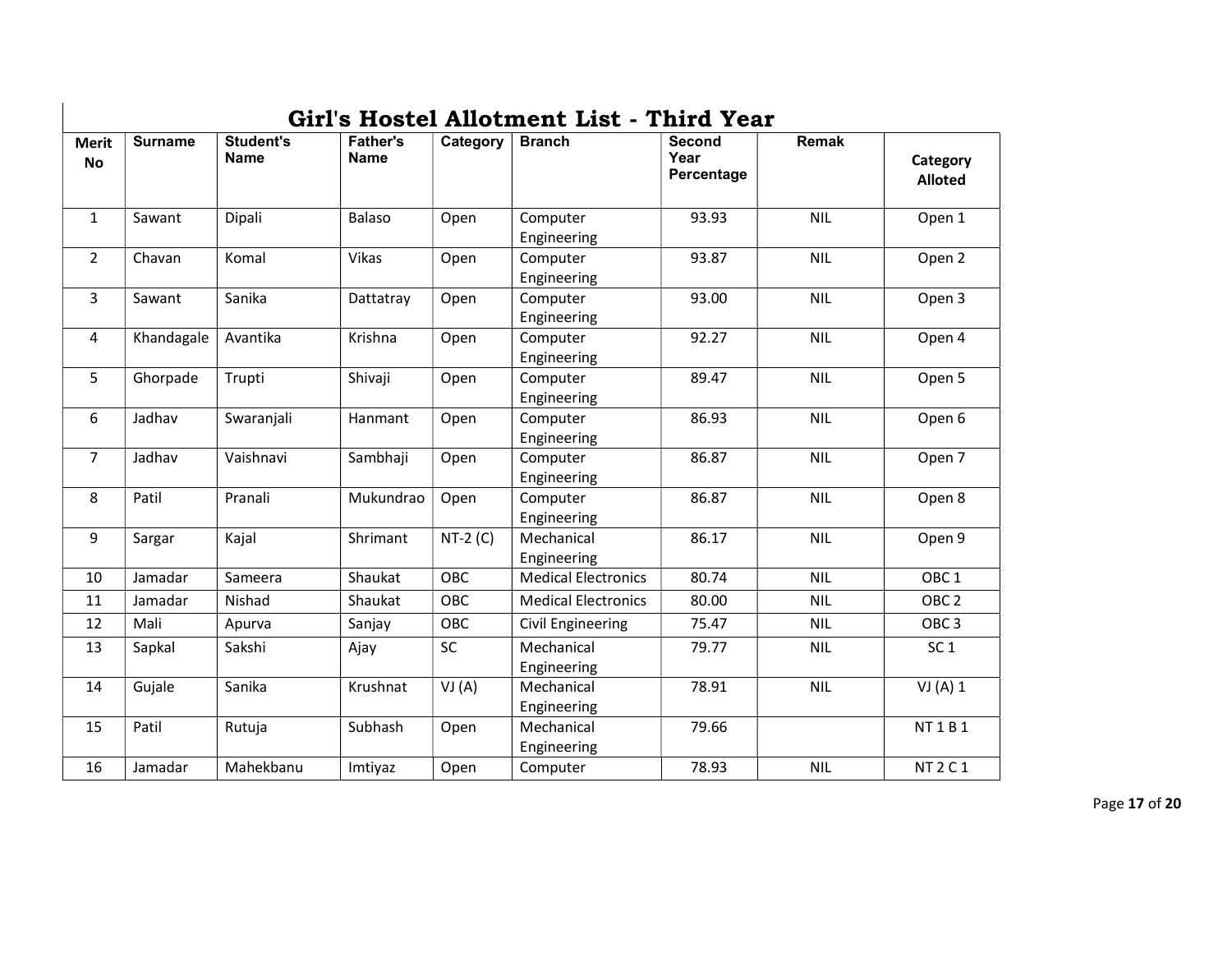|    |        |         |          |           | Engineering             |       |                                                       |                 |
|----|--------|---------|----------|-----------|-------------------------|-------|-------------------------------------------------------|-----------------|
| 17 | Sapkal | Divya   | Dnyandev | Open      | Computer<br>Engineering | 77.87 | <b>NIL</b>                                            | NT3D1           |
| 18 | Sale   | Mrinali | Balu     | <b>SC</b> | Computer<br>Engineering | 76.13 | Fully<br>Vaccinatated<br>Certificates<br>not provided | ST <sub>1</sub> |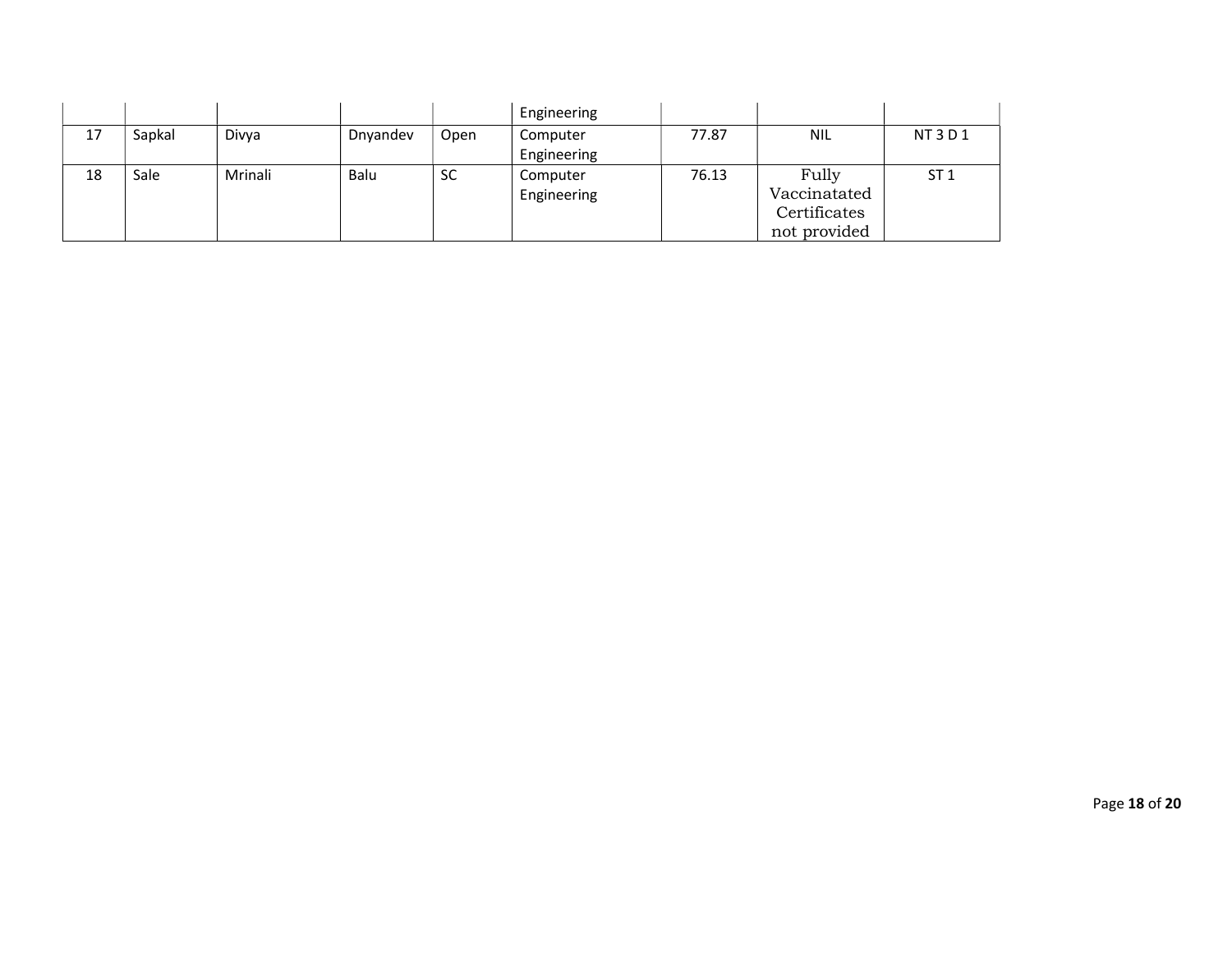|                           |                |                                 |                                |          | <b>Girl's Hostel Waiting List Candidates - First Year</b> |                                               |                                                           |                            |
|---------------------------|----------------|---------------------------------|--------------------------------|----------|-----------------------------------------------------------|-----------------------------------------------|-----------------------------------------------------------|----------------------------|
| <b>Merit</b><br><b>No</b> | <b>Surname</b> | <b>Student's</b><br><b>Name</b> | <b>Father's</b><br><b>Name</b> | Category | <b>Branch</b>                                             | <b>SSC</b><br><b>Marks</b><br><b>Obtained</b> | <b>Remark</b>                                             | Category<br><b>Alloted</b> |
| $\mathbf{1}$              | Patil          | Pranaya                         | Ramrao                         | Open     | Computer<br>Engineering                                   | 464                                           |                                                           | Open                       |
| $\overline{2}$            | Patil          | Shraddha                        | Ashok                          | Open     | Computer<br>Engineering                                   | 463                                           |                                                           | Open                       |
| 3                         | Gaikwad        | Pratiksha                       | Satish                         | Open     | Computer<br>Engineering                                   | 463                                           | <b>Fully Vaccinatated</b><br>Certificates not<br>provided | Open                       |
| 4                         | Mane           | Srushti                         | Pancham                        | Open     | Computer<br>Engineering                                   | 462                                           |                                                           | Open                       |
| 5                         | Jadhav         | Gauri                           | Tatyaso                        | Open     | Computer<br>Engineering                                   | 461                                           |                                                           | Open                       |
| 6                         | Lad            | Supriya                         | Sachin                         | Open     | Computer<br>Engineering                                   | 455                                           |                                                           | Open                       |
| $\overline{7}$            | Khamkar        | Mauli                           | Balaso                         | Open     | Computer<br>Engineering                                   | 455                                           |                                                           | Open                       |
| 8                         | Jagtap         | Pooja                           | Prakash                        | Open     | Computer<br>Engineering                                   | 450                                           |                                                           | Open                       |
| 9                         | Biradar        | Rutuja                          | Ramesh                         | Open     | Computer<br>Engineering                                   | 442                                           |                                                           | Open                       |
| 10                        | Pawar          | Pratiksha                       | Babaso                         | Open     | Computer<br>Engineering                                   | 439                                           | <b>Fully Vaccinatated</b><br>Certificates not<br>provided | Open                       |
| 11                        | Ghadage        | Ashvini                         | Shrikant                       | Open     | Computer<br>Engineering                                   | 439                                           | <b>Fully Vaccinatated</b><br>Certificates not<br>provided | Open                       |
| 12                        | Mulani         | Khushbu                         | Firoj                          | Open     | Computer<br>Engineering                                   | 438                                           |                                                           | Open                       |